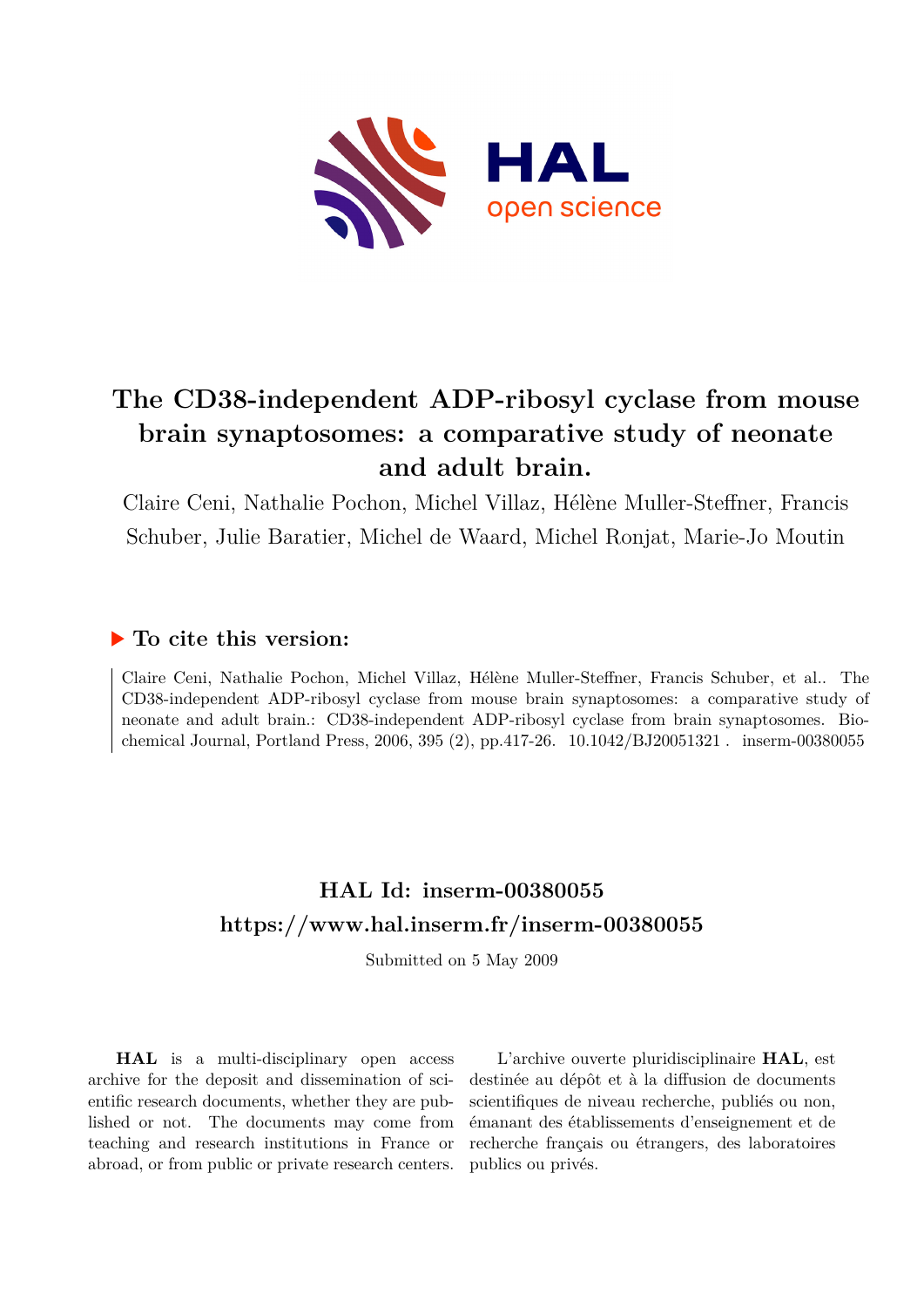### **The CD38-independent ADP-ribosyl cyclase from mouse brain synaptosomes : a comparative study of neonate and adult brain.**

Claire CENI\* , Nathalie POCHON† , Michel VILLAZ\* , Hélène MULLER-STEFFNER**‡** , Francis SCHUBER**‡** , Julie BARATIER**§** , Michel DE WAARD† , Michel RONJAT† , and Marie-Jo MOUTIN† .

\* Laboratoire Canaux Ioniques et Signalisation, INSERM E9931, DRDC-CEA (UJF Grenoble), 17 avenue des martyrs, 38051 Grenoble Cedex 9 , France.

† Laboratoire Canaux Calciques, Fonctions et Pathologies, INSERM U607, DRDC-CEA (UJF Grenoble), 17 avenue des martyrs, 38051 Grenoble Cedex 9 , France.

‡ Laboratoire de Chimie Bioorganique, UMR7514 CNRS-ULP, Faculté de Pharmacie, 74 route du Rhin, 67400 Strasbourg-Illkirch , France

§ Laboratoire du Cytosquelette, INSERM U366, DRDC-CEA (UJF Grenoble), 17 avenue des martyrs, 38051 Grenoble Cedex 9 , France

### **Corresponding author :**

Marie-Jo Moutin

Laboratoire Canaux Calciques, Fonctions et Pathologies, INSERM-U607, DRDC-CEA, 17 avenue des martyrs, 38051 Grenoble Cedex 9 , France.

Tel: 33 4 38 78 55 93 ; fax : 33 4 38 78 50 41; e.mail: marie-jo.moutin@cea.fr

### **Short title :**

CD38-independent ADP-ribosyl cyclase from brain synaptosomes

### **Abbreviations footnote :**

ADPR : ADP-ribose ; cADPR : cyclic ADP-ribose ; NGD<sup>+</sup> : nicotinamide guanine dinucleotide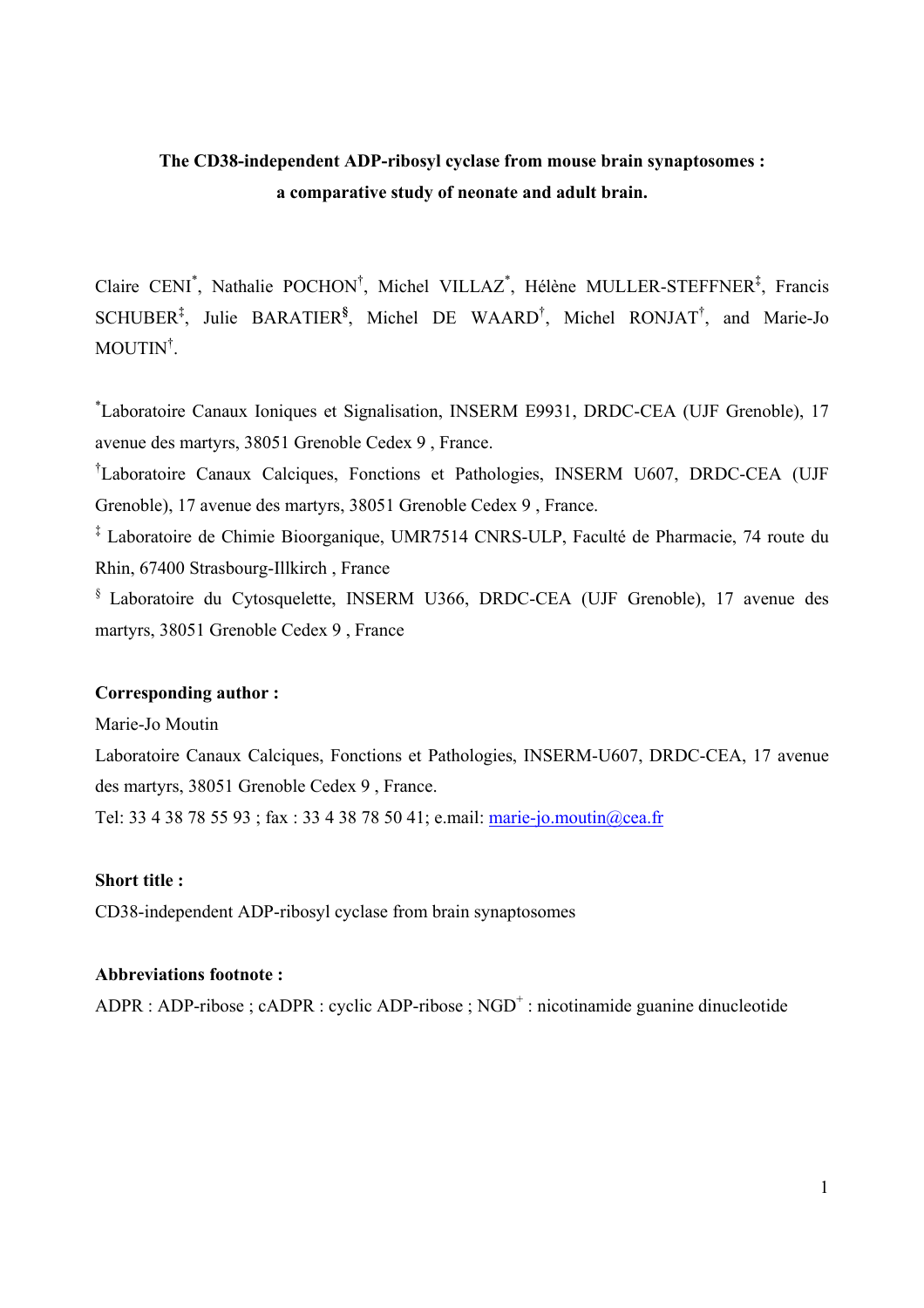### **SYNOPSIS**

Cyclic ADP-ribose (cADPR), a metabolite of  $NAD^+$ , is known to modulate intracellular calcium levels and to be involved in calcium-dependent processes including synaptic transmission, plasticity and neuronal excitability. However, the enzyme responsible for producing cADPR in the cytoplasm of neural cells - and particularly at the synaptic terminals of neurons – remains unknown. In the present work, we show that endogenous concentrations of cADPR are much higher in embryonic and neonate mouse brain compared to the adult tissue. We also demonstrate, by comparing wild-type and *Cd38-/-* tissues, that brain cADPR content is independent from the presence of CD38 (the best characterized mammalian ADP-ribosyl cyclase) not only in adult but also in developing tissues. We show that *Cd38<sup>-/-</sup>* synaptosomes preparations contain high ADP-ribosyl cyclase activities, which are more important in neonate than in adult, in line with the levels of endogenous cyclic nucleotide. By using an HPLC method and adapting the cycling assay initially developed to study endogenous cADPR, we accurately examined the properties of the synaptosomal ADP-ribosyl cyclase. This intracellular enzyme has estimated  $K_m$  for NAD<sup>+</sup> of 21  $\mu$ M, a broad optimal pH at 6.0-7.0, and concentration of free calcium has no major effect on its cADPR production. It binds  $NGD<sup>+</sup>$ , which inhibits its NAD<sup>+</sup> metabolizing activities ( $K_i = 24 \mu M$ ), despite its incapacity to cyclize this analogue. Interestingly, it is fully inhibited by low (micromolar) concentrations of zinc. We propose that this novel mammalian ADP-ribosyl cyclase regulates the production of cADPR and therefore calcium levels within brain synaptic terminals. In addition, this enzyme might be a potential target of neurotoxic  $Zn^{2+}$ .

#### **Key words**

Cyclic ADP-ribose;  $NAD^+$ ; brain ; synaptosomes ; development ; zinc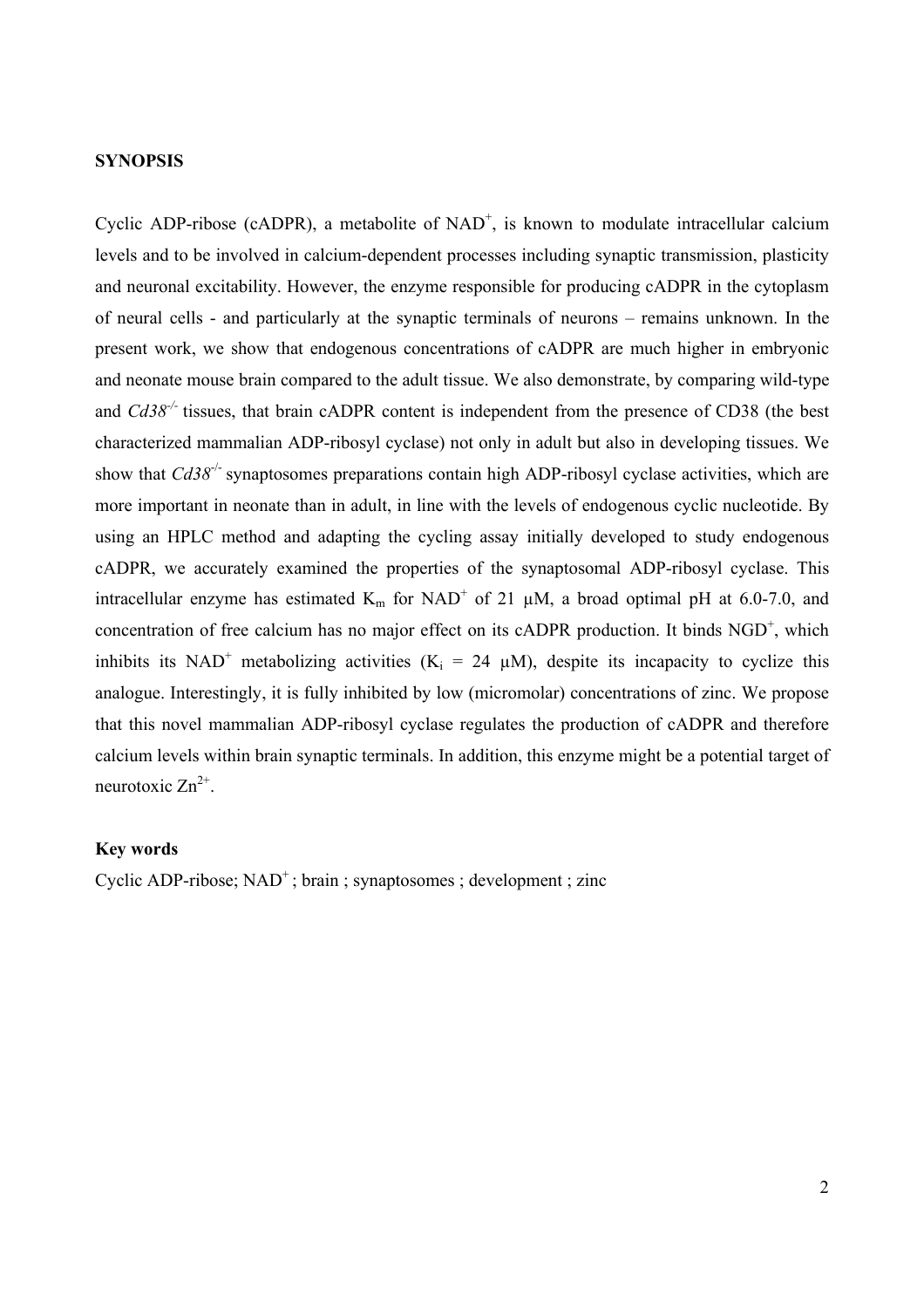#### **INTRODUCTION**

Calcium is an intracellular messenger relaying information within cells to regulate their activity. Increases in cytosolic calcium concentration involve several calcium channels from both the cell surface and the intracellular membranes giving access to the two available sources of  $Ca^{2+}$ , external medium and intracellular  $Ca^{2+}$  stores. Several metabolites of NAD<sup>+</sup> have been identified as second messengers contributing to the complex and versatile cell calcium signaling. Cyclic ADP-ribose (cADPR) was shown to modulate calcium movements from ryanodine-sensitive endoplasmic reticulum stores (for review see [1, 2]). Nicotinic acid adenine dinucleotide phosphate (NAADP<sup>+</sup>) was shown to act on as yet to be identified intracellular stores of calcium (for review see [3-5]). ADP-ribose (ADPR) was shown to modulate the activity of a plasma membrane  $Ca^{2+}$  channel, TRPM2, a member of the large Transient Receptor Potential (TRP) channels family [6]. Very recently, cADPR was also shown to synergize with ADPR in the activation of TRPM2 channels [7]. Therefore, enzymes capable of producing these  $NAD<sup>+</sup>$  metabolites within cells undoubtedly have key roles in the control of fundamental calcium-dependent cellular processes.

In neural cells, like in other cells, calcium controls a large number of functions. Cyclic ADP-ribose, which is abundant in the brain [8, 9], was shown to modulate calcium movements from ryanodinesensitive stores both in neurons [10-13] and astrocytes [14]. It is involved in calcium-dependent neural processes including synaptic transmission, plasticity and neuronal excitability [13-16]. The cellular events that allow cADPR to control ryanodine-sensitive stores or TRPM2-channels remain to be clarified. But, there is growing evidence that cADPR could be produced in response to the activation of some metabotropic receptors [17-23] and play a critical role at synaptic terminals. However, the identity of the cADPR synthesizing enzyme involved in such signalling pathways remains unknown.

Cyclic ADP-ribose synthesizing enzymes known to date form a growing family of proteins that are highly conserved at both genetic and structural levels. All these enzymes produce both cADPR (ADP-ribosyl cyclase activity) and ADPR (NAD<sup>+</sup> glycohydrolase, or NADase activity) from NAD<sup>+</sup>, but in considerably varying proportions [24]. The first identified enzyme of this family, mainly endowed with ADP-ribosyl cyclase activity, was isolated from the mollusk *Aplysia californica* [25], where it is present in the cytosolic compartment of synaptic terminals [15]. In mammals, two proteins sharing about 30% sequence identity with the *Aplysia* cyclase have then been identified, CD38 [26] and CD157 (or BST-1) [27]. Only CD38, which is a membrane-associated protein and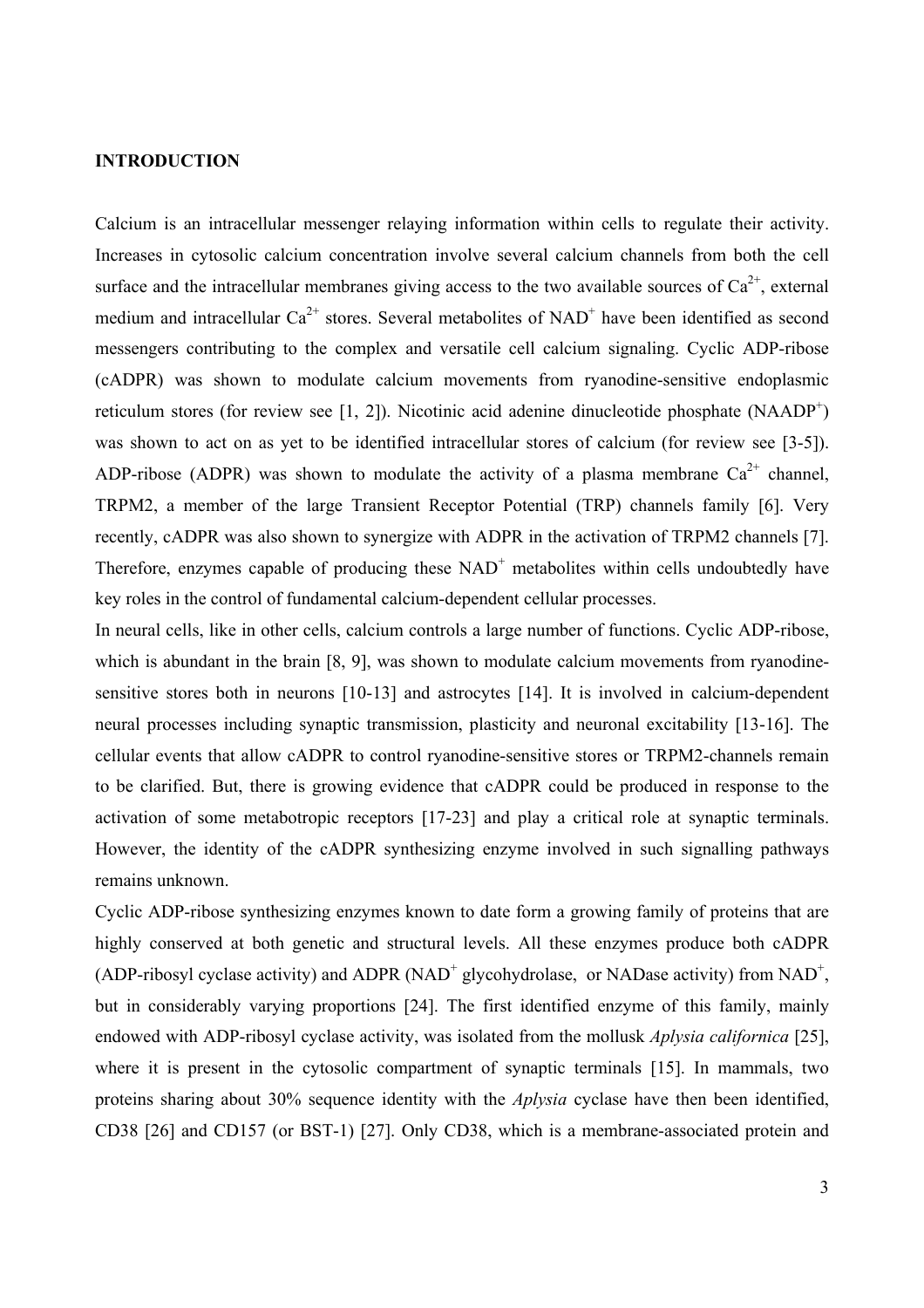which, unlike the *Aplysia* enzyme, mainly exhibits an NADase activity, is expressed in the nervous system [28, 29]. Recently, we have shown that CD38 is mostly ectocellular in the brain tissue but also has intracellular location. However, as it is principally located in the soma of neural cells [30], CD38 activity is unlikely to play a significant role in synaptic transmission in relation with ryanodine sensitive internal stores. The discovery that the endogenous level of cADPR of adult brain tissue is not changed in CD38 knock-out mice [9] is consistent with this conclusion. Moreover, we have recently revealed the existence of an ADP-ribosyl cyclase in neural cells from  $Cd38^{-/-}$  mice [31]. This novel enzyme which produces intracellular cADPR and ADPR, is present in brain during development and in the adult, and exhibits low basal activity which can be enhanced by GTP-γ-S application. This novel ADP-ribosyl cyclase could be a relay between extracellular signals and intracellular calcium-dependent events occurring at synaptic terminals.

In the present study, we show that synaptosomes from  $Cd38^{-/-}$  mouse brains have high intracellular ADP-ribosyl cyclase activity, and that the highest activities are detected in synaptosomes purified from neonate compared to synaptosomes purified from adult animals. This result is consistent with the observation that endogenous brain cADPR content, which is definitely not related to the presence of the CD38 protein, is higher in the developing brain and declines in the adult tissue. We then characterized the ADP-ribosyl cyclase from brain synaptosomes. Interestingly, we found that this ADP-ribosyl cyclase is sensitive to micromolar concentrations of zinc ions, which were described as modulators of synaptic activities [32] and whose homeostasis imbalance was shown to generate brain injury and defects in cognitive development [33, 34].

We propose that the novel mammalian ADP-ribosyl cyclase participates to the production of the cADPR messenger, and also of ADPR, within nerve terminals and might therefore be involved in crucial calcium-dependent pathways in brain development and functioning.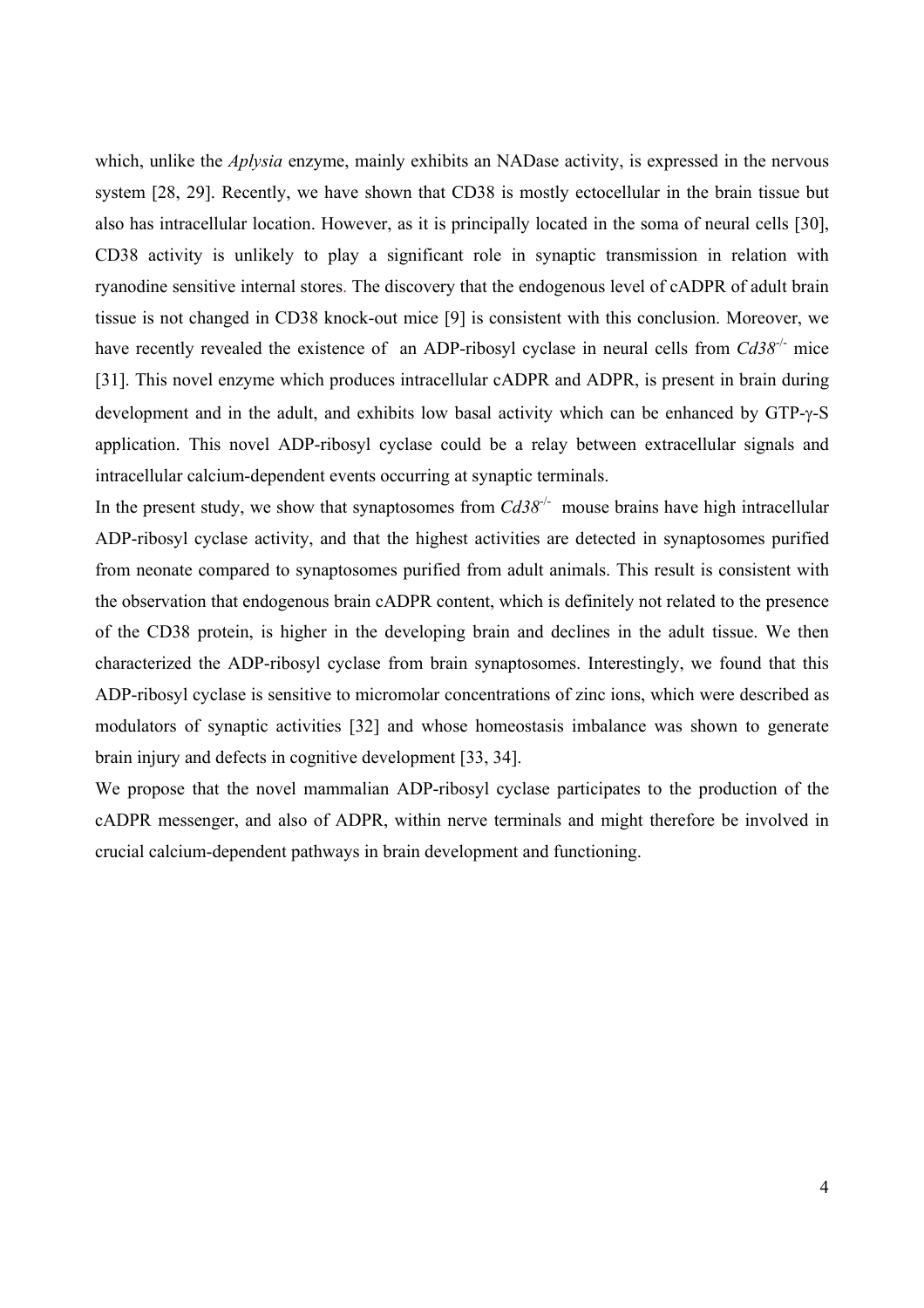#### **EXPERIMENTAL**

#### **Materials**

ADP-ribosyl cyclase from *Aplysia californica*, nucleotide pyrophosphatase from *Crotalus atrox* venom, NAD<sup>+</sup> glycohydrolase from *Neurospora crassa*, alcohol dehydrogenase from Bakers yeast, diaphorase from *Clostridium kluyveri* and resazurin were purchased from Sigma. Alkaline phosphatase from calf intestine was purchased from Roche Diagnostics Corporation.  ${}^{14}$ C-NAD<sup>+</sup> (nicotinamide [U-14C]adenine dinucleotide, 300 mCi/mmol) was from Amersham Pharmacia Biotech Europe. Monoclonal antibodies, anti-synapsin IIa and anti-PSD95, were purchased from BD Transduction Laboratories.

#### **Preparation and Western-blot analysis of brain synaptosomes**

Synaptosomes were prepared from total brain isolated from adult and neonate CD38 deficient mice using a one-step preparation based on the known isopycnic densities of cellular components, as described in [35]. They were subsequently either directly frozen in liquid nitrogen, or dialysed against solution D (containing 10 mM Tris, HCl pH 7.5, 2.2 mM CaCl<sub>2</sub>, 0.5 mM Na<sub>2</sub>HP0<sub>4</sub>, 0.4 mM  $KH_2PO_4$ , 4 mM NaHCO<sub>3</sub> and 80 mM NaCl) for 2 hours at 4°C and then frozen in liquid nitrogen. Using this protocol, we were able to purify from neonate brains (postnatal days 1 or 2) approximately one third of the quantity of synaptosomes purified with the same weight of adult brains. Therefore, about 1% (w/w) of the total protein content of adult tissue corresponds to the purified synaptosomes proteins, whereas only about 0.3-0.4% (w/w) of the total protein content of neonate tissue represent the synaptosomes proteins.

Synaptosomes enrichment was tested by Western-blot analysis of the associated proteins using monoclonal antibodies against two synaptic proteins, i.e. synapsin IIa and PSD95 (at a dilution of 1/2000 and 1/250 respectively). Proteins (6 µg per well) were separated on 12 % (wt/wt) polyacrylamide denaturing gels, followed by an electrotransfer for 2h at 500 mA to Immobilon P sheets (Millipore). After 1 h incubation with 4% non-fat dry milk (Bio-Rad), the primary antibody was added and incubated overnight at 4°C. The blots were then stained for 3 h at room temperature with horseradish peroxidase-conjugated anti-mouse IgG (Cappel). After washing the blots, the reactive proteins were detected using the Renaissance chemiluminescent reaction (NEN Life Science Products) followed by exposure to Biomax films (Kodak).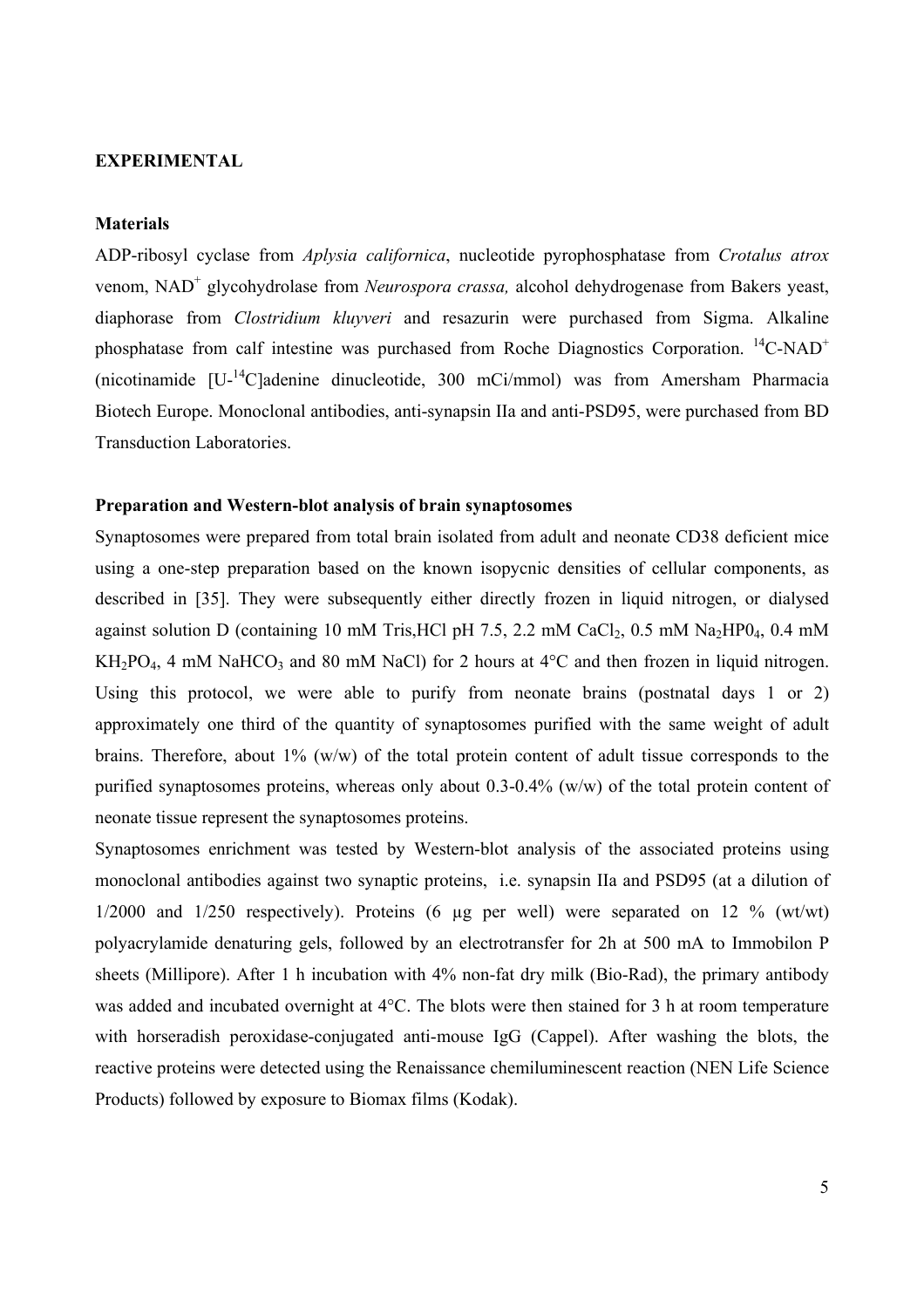#### **Measurement of endogenous cyclic ADP-ribose**

The measurement of cADPR from brain tissues was performed essentially as already described [36], except that fresh tissues were used instead of frozen tissues. We found that the use of fresh tissue did not modify the results obtained by comparing the cADPR content of half-brain homogenates, one half-brain being frozen and pulverized to powder prior to the addition of perchloric acid and the other half being directly mixed with the acid : same results were obtained with both types of homogenates (not shown). For each purification performed, half-brains were used in the case of adult mice, whereas entire brains were used for embryos and neonates.

The fresh brain tissues from wild-type mice (of known weight) were directly homogenized on ice with a Potter in 0.6 M perchloric acid. The fresh brain tissues from CD38 deficient mice were first homogenized on ice with 100 mM NaH<sub>2</sub>PO<sub>4</sub> buffer at pH 8.0, aliquots were removed to determine the protein content according to Bradford (using bovine serum albumin as standard), and then (4 min after adding the buffer) the PCA was added to a final concentration of 0.6 M. This slightly different protocol, allowing the measurement of protein content in homogenate, was used with the brain tissue from CD38 deficient mice since we have observed that the cADPR level was stable in this tissue during the first 4 minutes after buffer addition. This was not the case with wild-type tissues, in which the cADPR level decreases quickly (not shown). The acid was eliminated by extraction with 1,1,2 trichlorotrifluoroethane (TFE) and tri-n-octylamine (TNO), and finally 20 mM NaH<sub>2</sub>PO<sub>4</sub> at pH 8.0 was added to the samples. Samples were then reacted one night at 37°C with a mix of nucleotide pyrophosphatase, alkaline phosphatase and NAD<sup>+</sup>-glycohydrolase in the presence of magnesium as in [36] in order to remove all contaminating nucleotides. Enzymes were eliminated on ultrafiltration units (nanosep 10 K from Pall Corporation).

Cyclic ADP-ribose present in samples was then quantified. The conversion of cADPR into  $NAD^+$ was performed by incubating the sample 1 hour at room temperature with 0.3 µg/ml *Aplysia* ADPribosyl cyclase and 10 mM nicotinamide in 35 mM NaH2PO4 at pH 8.0. The cycling reaction was then allowed to proceed in 60 mM NaH<sub>2</sub>PO<sub>4</sub> at pH 8.0 in the presence of 0.8% ethanol, 10 mM nicotinamide, 40  $\mu$ g/ml bovine serum albumin, 20  $\mu$ g/ml diaphorase (extemporaneously treated with charcoal), 20 µg/ml alcohol dehydrogenase, 10 µM FMN and 20 µM resazurin. The increase in resorufin fluorescence (excitation at 544 nm and emission at 590 nm) was measured every minute during 2 or 3 hours using a fluorescence plate reader (FluoStar from BMG Labtechnologies Inc.) and compared to standard solutions of cADPR and  $NAD^+$ .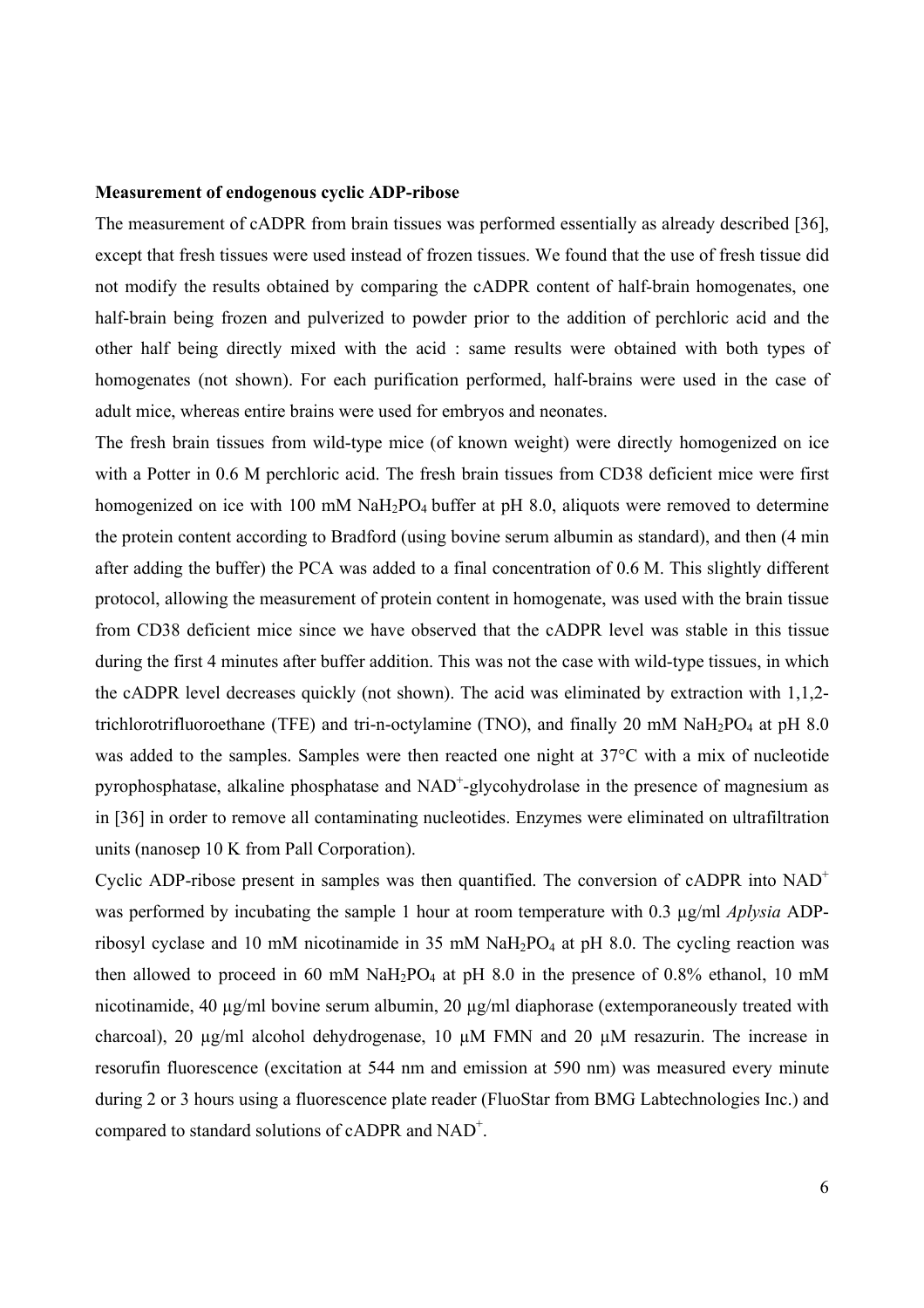In order to calculate the cADPR content of the samples isolated from wild-type mice, in pmoles range per mg of protein, we determined the ratio [quantity of protein / quantity of tissue] in both neonate and adult brain by weighing brains and analyzing their protein content using the Bradford assay. The ratios obtained were of 36  $\mu$ g of protein/mg of tissue in neonate (n=4) and 52  $\mu$ g of protein per mg of tissue in adult (n=3). In the case of CD38 deficient mice brains, cADPR content calculation was made using the brain homogenate protein content also measured with the Bradford assay.

### **Enzyme assays with 14C-NAD+ and analysis by HPLC**

Synaptosomes (1 mg of protein/ml) were incubated at 32 or 37°C in 20 mM buffer (citrate-HCl at pH 4.0, MES-NaOH at pH 5.0 and 6.0, and Tris, HCl at pH 7.0 and 8.0) with 60  $\mu$ M <sup>14</sup>C-NAD<sup>+</sup> (8 mCi/mmole), 4 mM EDTA (to inhibit the nucleotide pyrophosphatases, see [31]), and with or without 1% (wt/vol) Triton X-100. Reactions were stopped at given times (see legends to figures) by adding 10% (vol/vol) perchloric acid, followed by neutralization with  $K_2CO_3$ .

HPLC analysis and standards preparation  $(^{14}C\text{-}\alpha DPR$ ,  $^{14}C\text{-}\alpha DPR$  and  $^{14}C\text{-}\alpha MP$ ) were performed essentially as previously described [31]. Briefly, HPLC separations were performed isocratically on a C18 column using 10 mM ammonium phosphate buffer at pH 5.5 and 1% (vol/vol) acetonitrile. Radiodetection of the products was performed with an on-line radioactivity monitor after mixing eluting products with a scintillation liquid. Reaction products of  $NAD^+$  (ADPR, cADPR, AMP) were identified on the chromatograms by separately injecting standards.

### **Enzymatic tests using the cycling assay**

Synaptosomes (0.2-0.4 mg of protein/ml) were generally incubated in solution D with 200  $\mu$ M  $NAD^+$  in the absence or presence of 1% (wt/vol) of the detergent polyoxyethylene-10-tridecyl ether (Emulphogen). However, in the experiments with varying calcium concentrations, synaptosomes were first centrifuged (30 min at 540,00x*g*), rinsed and resuspended in solutions containing 50 mM Tris, HCl at pH 7.5 and free calcium at 1 nM (2 mM EGTA and 52  $\mu$ M CaCl<sub>2</sub>), or 1  $\mu$ M (1 mM EGTA and 1.93 mM CaCl<sub>2</sub>), or 1 mM (2 mM EGTA and 3 mM CaCl<sub>2</sub>). They were subsequently incubated (at 0.4 mg of protein/ml) with  $NAD^+$  and Emulphogen.

Reactions were stopped at given times (see legends to figures) by adding 0.6 M perchloric acid, followed by neutralization with  $K_2CO_3$ . The contaminating nucleotides were eliminated by the use of a mix of the three nucleotide hydrolytic enzymes as detailed above except that the overnight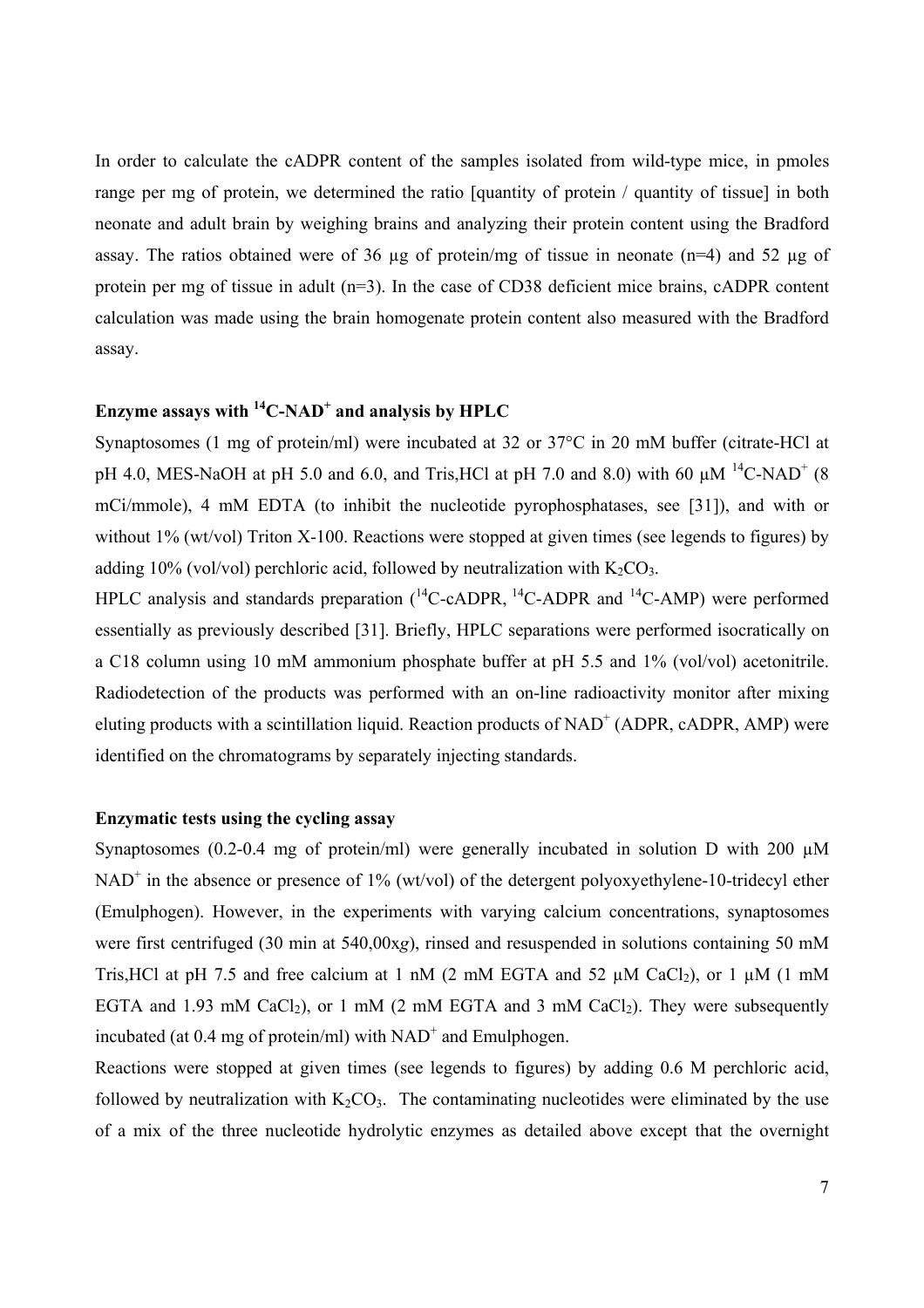reaction was performed in solution D. We have controlled that the substrate used in our experiments (200  $\mu$ M NAD<sup>+</sup>) was completely degraded during this step (not shown).

Then, the quantity of cADPR produced in the samples was determined : the conversion of cADPR into  $NAD<sup>+</sup>$  and the cycling reaction were allowed to proceed as detailed above except that the NaH<sub>2</sub>PO<sub>4</sub> buffer was replaced by solution D. Results were compared to standard solutions of cADPR and  $NAD^+$  analysed in the same experimental conditions, i.e. metabolites were diluted in solution D. The recovery of cADPR content after extraction with perchloric acid and neutralization with  $K_2CO_3$ was estimated to 68% of control by tests performed with standard solutions of cADPR.

### **Assays of GDP-ribosyl cyclase activity**

The conversion of NGD<sup>+</sup> to cyclic GDP-ribose (cGDPR) was followed fluorometrically as already described [30]. The enzyme reaction was started by adding 100  $\mu$ M NGD<sup>+</sup> to synaptosomes (500 µg/ml) purified from adult or neonate *Cd38-/-* mouse brains that were incubated at 37°C in solution D in the presence of Emulphogen (0.25% wt/vol). After 2 hours of incubation at 37°C, *Aplysia* cyclase  $(3 \mu g/ml)$  was added as a control in order to transform all remainder NGD<sup>+</sup> into cGDPR. Before each measurement, all materials including quartz cuvette, injection syringes and mixer were meticulously washed and incubated 15 minutes with boiling water in order to totally eliminate contaminating *Aplysia* cyclase.

#### **Kinetic analysis**

The initial rates of substrate conversion were calculated from a polynomial regression curve. Kinetic parameters were determined from the plot of the initial rates as a function of substrate concentrations using a non-linear regression program (Graph Pad Prism).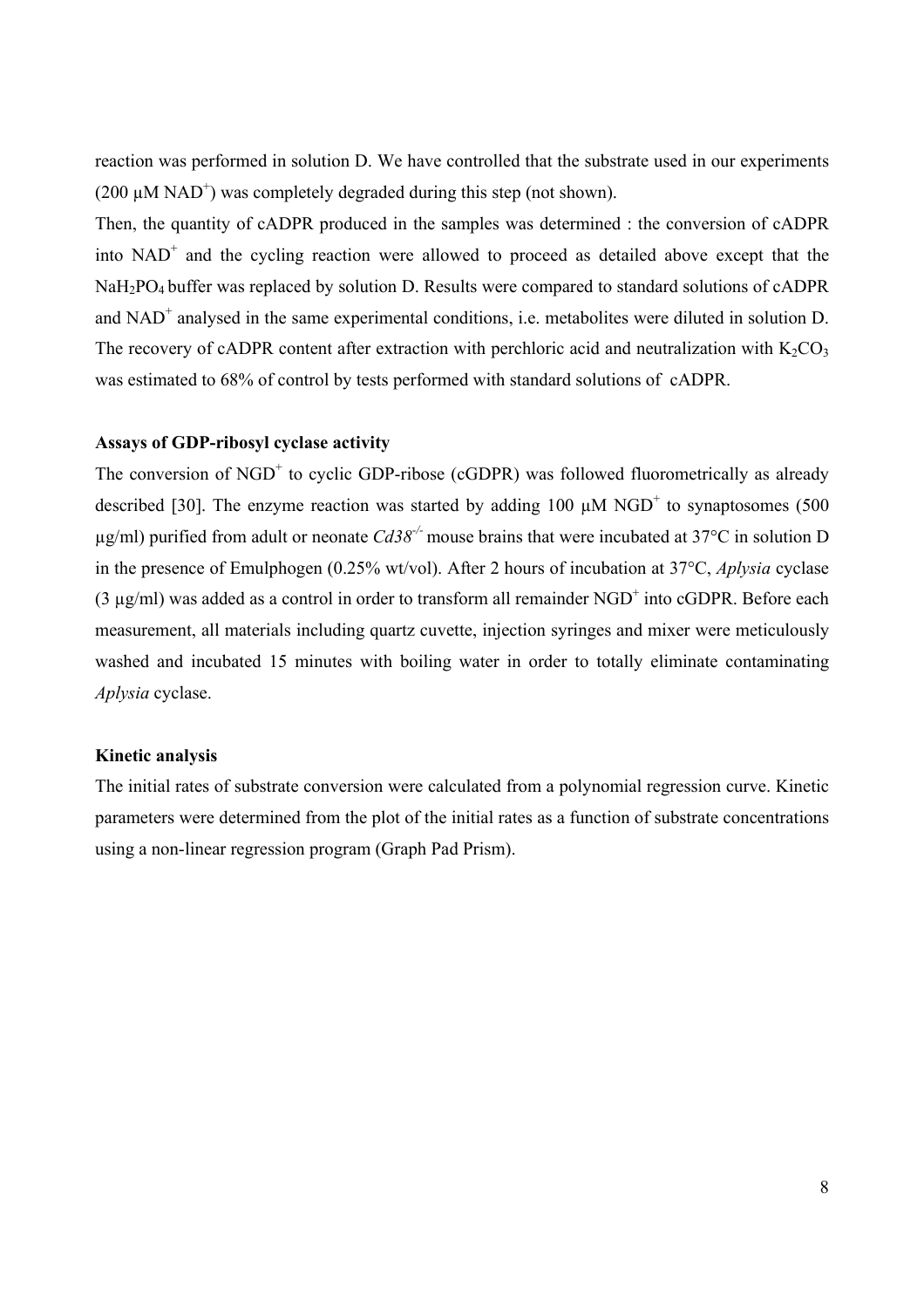### **RESULTS**

#### *Brain tissues contain higher cADPR levels during their development*

Previous studies have estimated the cADPR content of brain homogenates isolated from adult mice [9, 37], however, the cADPR level of the developing tissue had never been studied yet. In the present work, we have examined the cADPR content of brain tissue from embryonic (days 15 or 16), neonate (postnatal day 1 or 2), and adult wild-type and CD38 deficient mice (Fig. 1). Using the highly sensitive cycling assay recently developed by Graeff and Lee [36], we have first confirmed the results of literature, showing that the cADPR content of adult brain homogenates prepared from *Cd38<sup>-/-</sup>* deficient mice is not significantly different from the one of wild-type adult brain homogenates [9]. The cADPR content of adult mouse brain we have measured  $(3.0 \pm 0.8 \text{ pmol/mg})$ was similar to the adult mouse brain content found with a radioimmunoassay  $(3.86 \pm 0.87 \text{ pmol/mg})$ , [9]) and to the adult rat brain content measured by a  $Ca^{2+}$ -release bioassay (2.75  $\pm$  0.35 pmol/mg, [8]). Using the cycling assay, Graeff and Lee [36] estimated the cerebrum and cerebellum cADPR contents of respectively  $2.2 \pm 0.3$  and  $2.1 \pm 0.3$  pmol/mg, values which are close to those we have obtained with the entire brain.

Very interestingly, the cADPR contents measured during the development of the brain, in embryos and in neonates, were found to be notably higher that the contents of the adult tissue. Indeed, the embryonic cADPR content was estimated to 7.3  $\pm$  1.1 pmol/mg, and the neonate content was 5.9  $\pm$ 0.4 pmol/mg. Moreover, neonate CD38 deficient brain tissue showed cADPR content equivalent to neonate wild-type tissue, and higher than the content of adult *Cd38-/-* brain tissue.

In conclusion, our results indicate the presence of higher cADPR contents in the developing brain than in the adult tissue : the level being 2.5- and 2-fold higher respectively in embryos and in neonates. Besides, as in the adult tissues [9], the cADPR contents of developing brain are independent of the presence of the CD38 protein.

### *An intracellular ADP-ribosyl cyclase is present in brain synaptosomes isolated from CD38 deficient mice.*

Cyclic ADPR production was shown to occur in response to the activation of metabotropic receptors in several neural cell types [17-23], and was involved in different neural processes occurring at synaptic connections [14-16]. However, the enzyme responsible for producing cADPR in the cytoplasm of neural cells - and particularly at the synaptic terminals of neurons – remains unknown.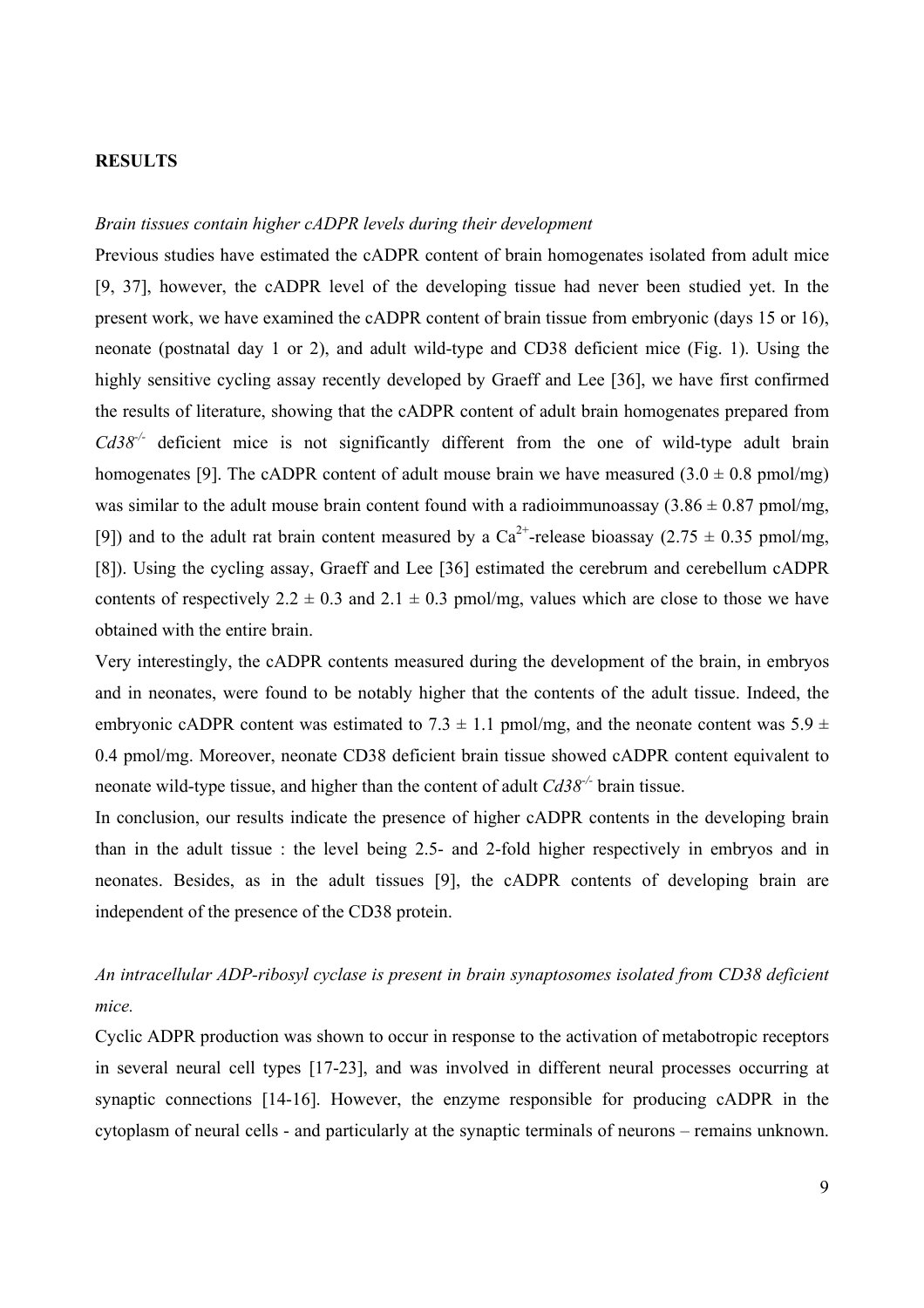Interestingly, we have recently demonstrated the presence in brain of a new ADP-ribosyl cyclase, different from the known ADP-ribosyl cyclases CD38 and CD157 (see Introduction).

For these reasons, we wished to determine whether the novel ADP-ribosyl cyclase was present in brain synaptic terminals. We have thus isolated synaptosomes from adult and neonate *Cd38-/-* mice brains according to Phillips et al. [35], and have examined the occurrence of an ADP-ribosyl cyclase activity within these subcellular structures. Synaptosomes enrichment in the preparation was controlled by Western-blot using antibodies against two typical synaptic proteins: synapsin IIa which is a synaptic vesicles-associated protein, and PSD95 which is a protein from the post-synaptic density. As shown in Fig 2A, the fraction 3 which is found at the 1.25 M/1.0 M sucrose interface, is highly enriched in these markers. The ADP-ribosyl cyclase activity was tested in this synaptosomes enriched fraction using two sensitive assays, i.e. a radio-HPLC method to follow the transformation of  $^{14}$ C-NAD and identify its reaction products [31, 38] and a fluorimetric cycling assay which quantifies the production of cADPR from  $NAD^+$  [36]. It should be noted here that we have adapted this latter assay, initially developed to study the cADPR contents in tissues [36], to accurately determine an ADP-ribosyl cyclase activity.

Brain synaptosomes (fraction 3; 0.2-0.4 mg/ml) were tested for their capacity to transform  $NAD^+$ (200  $\mu$ M) specifically into cADPR after incubation at 37°C in their conservation medium, i.e. at pH 7.5 and in the presence of millimolar concentrations of CaCl<sub>2</sub>. Fig. 2B shows the results obtained with synaptosomes isolated from adult and neonate CD38 deficient brain tissues which were either intact or treated with the detergent Emulphogen (an optically neutral detergent, equivalent to Triton X-100). The cADPR production was analyzed using the fluorimetric cycling assay. Under the experimental conditions used (1 hour incubation for neonate, 2 hours incubation for adult), with both adult and neonate brain tissues, the cADPR produced by intact synaptosomes was only approximately 10% of the cADPR synthezised by detergent-treated synaptosomes.

Brain synaptosomes (1 mg/ml) were also tested for their ability to transform <sup>14</sup>C-NAD (60  $\mu$ M) into cADPR and ADPR after incubation at 32°C and pH 6.0 in the presence of 4 mM EDTA (experimental conditions similar to those already used with brain cells and membrane extracts, in which EDTA was added to inhibit the pyrophosphatases cleaving  $NAD<sup>+</sup>$  metabolites such as ADPR, see [31]). Fig. 3 shows representative HPLC radiochromatograms obtained with intact (control) and Triton X-100-treated synaptosomes isolated from adult (A,B) and neonate (C,D) *Cd38-/-* brain tissues after an incubation of 8 hours. In the reactions with intact synaptosomes, peaks corresponding to ADPR were observed (4% of NAD<sup>+</sup> in the adult, and 6.7% of NAD<sup>+</sup> in the neonate), whereas no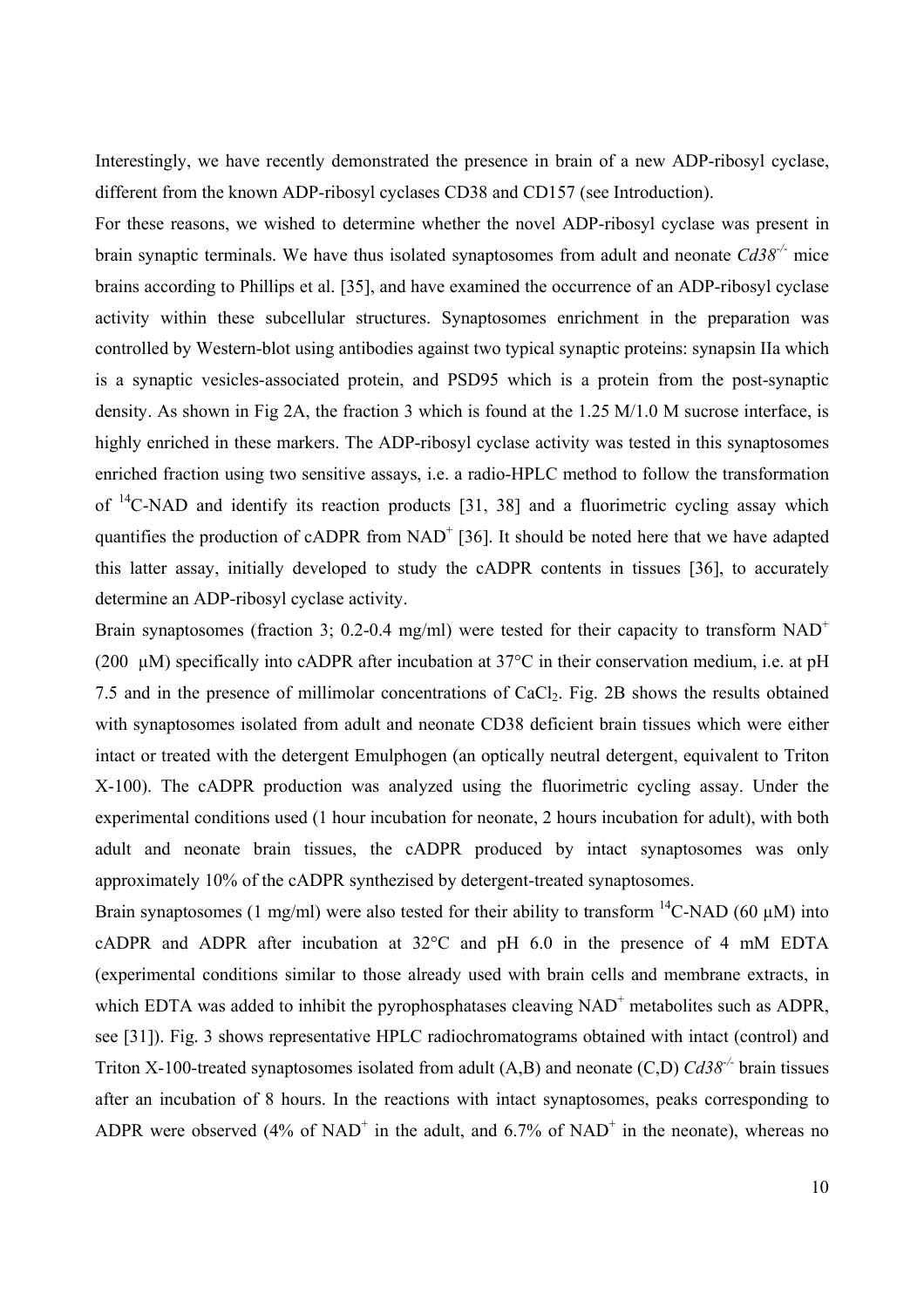cADPR peaks could be detected. In sharp contrast, when the same reactions were performed in the presence of detergent, both ADPR and cADPR peaks were observed: 29% of NAD<sup>+</sup> was converted to ADPR and  $2\%$  to the cyclic compound in adult synaptosomes; 52% of NAD<sup>+</sup> was converted to ADPR and 4% to cADPR in neonate synaptosomes.

We next examined, using the cycling assay, the effect of calcium concentration on the synaptosomes cADPR synthesis activity. To that end, adult synaptosomes (0.4 mg/ml) were incubated 2 hours with NAD<sup>+</sup> and Emulphogen in solutions containing varying free calcium concentrations at pH 7.5 (Fig. 2C). We have observed less than 12% difference between the cADPR production measured at 1 nM, 1 µM and 1 mM free calcium.

Thus, by the use of two different methods, we have demonstrated the presence of an ADP-ribosyl cyclase in synaptosomes isolated both from neonate and adult CD38 deficient brain tissues. We detected much larger ADP-ribosyl cyclase and NADase activities in detergent-treated synaptosomes compared to intact structures, a result indicative of an intracellular location of the enzyme catalytic site. The low activities observed with intact synaptosomes are indeed very likely due to the presence of leaky synaptosomes in our preparations. Moreover, free calcium appears to have no major effect on the cADPR production by the synaptosomal enzyme. The enzyme detected in synaptosomes certainly corresponds to the novel enzyme which we have recently detected within brain cells and membrane extracts (extracts  $P_{540}$  obtained at high speed centrifugation and enriched in endoplasmic reticulum and plasma membranes) isolated from *Cd38-/-* mouse [31].

In order to have access to the full synaptosomal activity, the subsequent experiments were all performed with detergent-treated synaptosomes, i.e. in the presence of 1% (wt/vol) Triton X-100 or Emulphogen.

### *Reaction progress curves of the ADP-ribosyl cyclase activity of synaptosomes isolated from neonate and adult Cd38-/- mouse brain.*

We have analyzed the kinetics of cADPR synthesis by brain synaptosomes from CD38 deficient neonate and adult mice by the HPLC method (Fig. 4A) and the cycling assay (Fig. 4B). Experimental protocols used here were the same as those described above. Incubation times were comprised between 1 and 8 hours for the HPLC experiments, and between 5 minutes and 1 hour in the cycling assays which are much more sensitive.

The estimated initial rates of the cADPR production obtained in the presence of 60  $\mu$ M NAD<sup>+</sup> at pH 6.0 and 32°C (HPLC) are 4.1 pmol/mg/min for the adult brain synaptosomes and 8.4 pmol/mg/min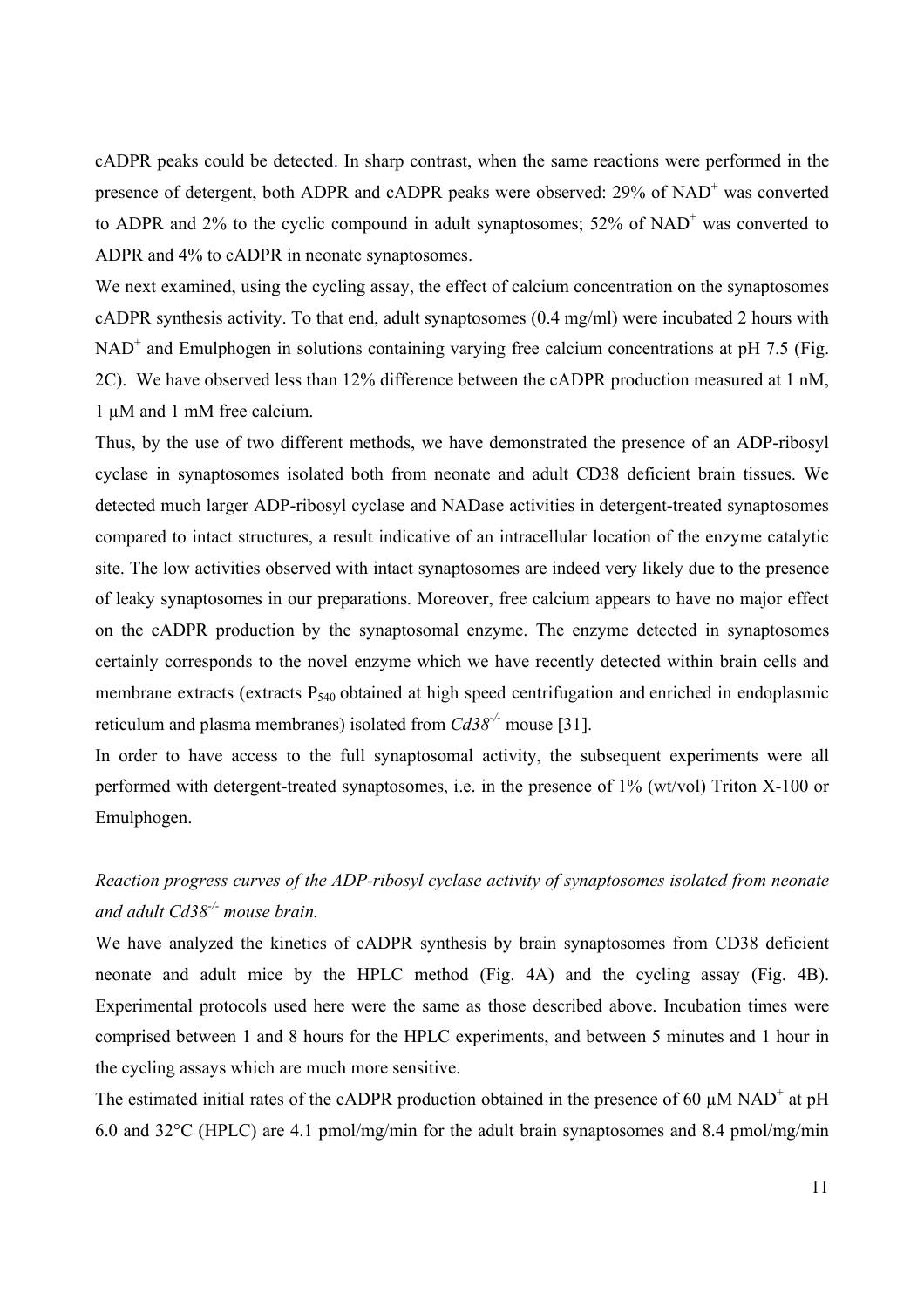for the neonate brain synatosomes. The initial rates of the reactions performed with 200  $\mu$ M NAD<sup>+</sup> at pH 7.5 and 37°C (cycling assay) are 2.3 pmol/mg/min for adult brain synaptosomes and 36 pmol/mg/min for neonate brain synatosomes.

With both methods, we revealed significantly lower activities in the adult synaptosomes compared to neonate synaptosomes, a result which is consistent with the lower cADPR levels observed in adult tissues compared to the developing tissues (Fig. 1). With the cycling assay, which is much more precise than the HPLC method, we found that neonate synaptosomes have about 15-times higher initial rates of cADPR synthesizing activity than the adult synaptosomes.

Moreover, the initial rate of reaction obtained with neonate synaptosomes using the cycling assay (36 pmol/mg/min) is about 10-fold higher than the rate evaluated under similar experimental conditions (200  $\mu$ M reactive NAD<sup>+</sup> at pH 7.5 and 37 $^{\circ}$ C) with cells isolated from neonate cerebral hemispheres (3.2 pmol/mg/min, [31]).

Altogether, these results show a higher cADPR synthezising activity in brain synaptosomes from CD38 deficient mouse compared to entire brain cells, and thus an enrichment of the novel ADPribosyl cyclase in terminals of brain neural cells. Moreover, higher activities were found in synaptosomes from neonate compared to synaptosomes from adult.

## *Properties of the adult brain synaptosomal ADP-ribosyl cyclase :*  $K_m$  *for NAD<sup>+</sup>, competition between NAD+ and NGD+ , pH dependence.*

We further studied some properties of the synaptosomal ADP-ribosyl cyclase from CD38 deficient mouse brain and determined the apparent  $K_m$  for the transformation of NAD<sup>+</sup> into cADPR using the cycling assay. To that end, adult synaptosomes (0.4 mg/ml) were incubated 15 or 30 min at pH 7.5 and 37°C in the presence of increasing concentrations of the substrate in order to determine the initial rates of cADPR synthesis for each NAD<sup>+</sup> concentration. The experimental data were fitted assuming a hyperbolic  $NAD^+$  concentration dependence. From the plot of these initial rates (Fig 5A) a  $K_m$  of 21  $\mu$ M was estimated for NAD<sup>+</sup>, i.e. a value within the range of the Michaelis constants determined for the other known mammalian enzymes of the cyclases/NADase family [39, 40], and which is slightly higher than the  $K_m$  estimated for the *Aplysia* cyclase of 4.6  $\mu$ M [41]. The Vm was around 6 pmoles of cADPR formed/min/mg with adult synaptosomes under these experimental conditions.

In a previous work [31], we have demonstrated that, in contrast to all other known ADP-ribosyl cyclases including mammalian CD38 and CD157, and *Aplysia* cyclase, the novel cyclase detected in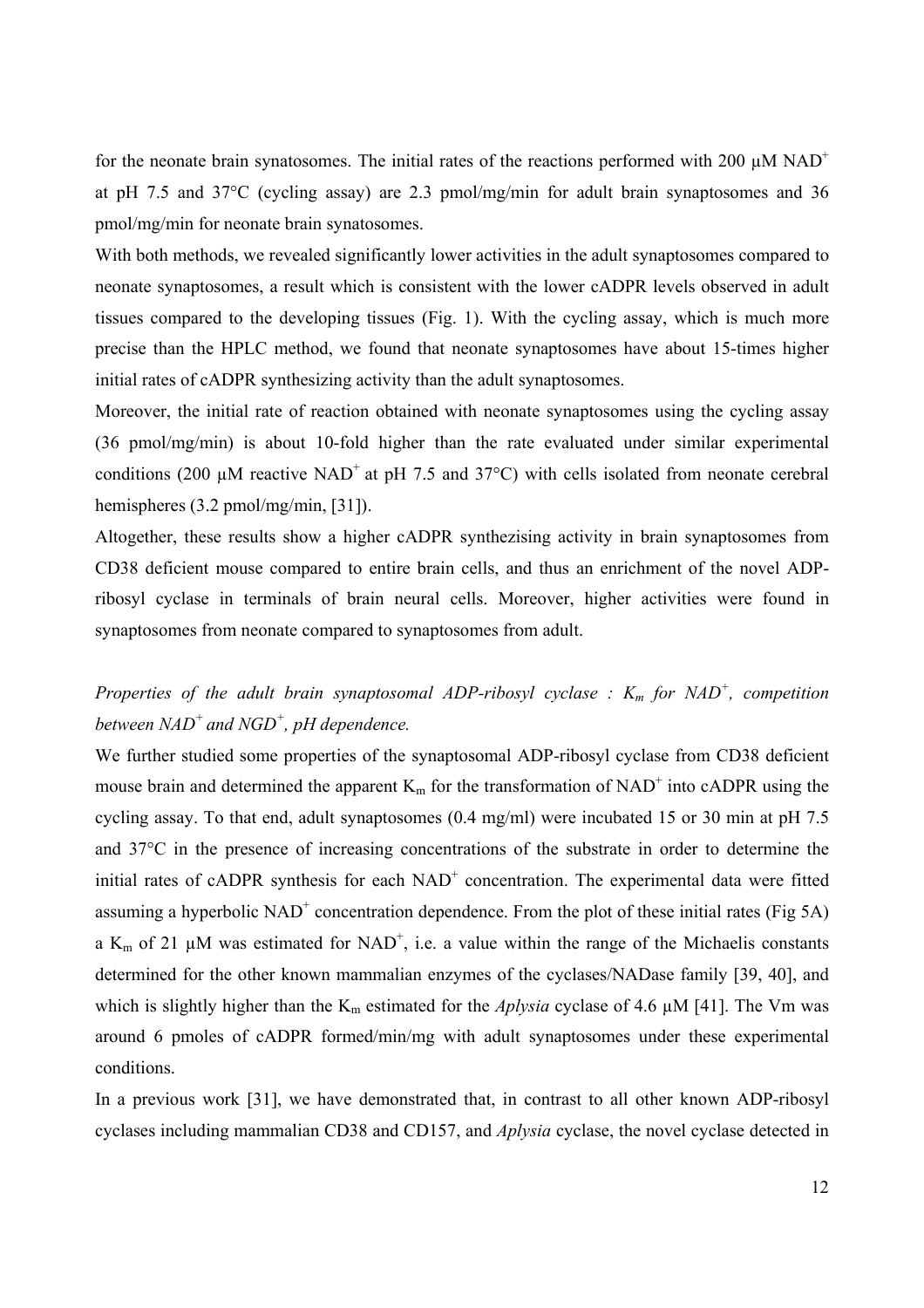a membrane extract from CD38 deficient brain was unable to transform  $\mathrm{NGD}^{+}$  (a surrogate  $\mathrm{NAD}^{+}$ analogue) into cyclic GDP-ribose (a fluorescent analogue of cADPR). In the present study, we have tested the ability of NGD<sup>+</sup> to compete with the endogenous substrate  $NAD^+$  for binding to the active site of the synaptosomal enzyme. Therefore, the apparent  $K_m$  of  $NAD^+$  was determined under the same experimental conditions as above, but in the presence of NGD<sup>+</sup> (at 100 and 300  $\mu$ M). NGD<sup>+</sup> was shown to inhibit the synthesis of cADPR from NAD<sup>+</sup>, leading to an increase of the apparent  $K_m$ for NAD<sup>+</sup> (Fig. 5A). The apparent  $K_m$  values for NAD<sup>+</sup> were plotted as a function of the NGD<sup>+</sup> concentration (Fig. 5B). This secondary plot is reasonably linear, indicating that  $NGD<sup>+</sup>$  is able to displace NAD<sup>+</sup> from the active site in a competitive manner. The deduced  $K_i$  for NGD<sup>+</sup> was estimated to be of 24  $\mu$ M, i.e. in the same range as the  $K_m$  for NAD<sup>+</sup>.

We confirmed this inhibitory effect of  $NGD<sup>+</sup>$  by the use of the HPLC method. Thus,  $NGD<sup>+</sup>$  (1 mM) was shown to inhibit cADPR and ADPR production catalyzed by the adult synaptosomal cyclase when using 60  $\mu$ M substrate. Both metabolites production was reduced by about 50-70 % under the experimental conditions used, which include long incubation times in order to have sufficient sensitivity to observe the cADPR production by the HPLC method.

We have then tested the possibility that synaptosomes from  $Cd38^{-/-}$  brain could utilize NGD<sup>+</sup> as a substrate. To test a possible transformation of  $\mathrm{NGD}^+$  into cGDPR, fluorimetric measurements with both adult (not shown) and neonate (see Fig. 6)  $Cd38^{-/-}$  synaptosomes were performed. Synaptosomes were incubated (at 0.5 mg/ml) for 2 hours at 37°C with Emulphogen in the presence of NGD<sup>+</sup> (100  $\mu$ M). Representative results presented in Fig. 6 show that a GDP-ribosyl cyclase activity was barely measurable. The final addition of *Aplysia* cyclase, which converts the residual substrate into cGDPR, indeed demonstrated that less than  $1\%$  (limit of detection) of NGD<sup>+</sup> may have been transformed into cGDPR by the synaptosomal enzyme within the time period studied. Additional experiments were performed using an HPLC method (detailed in [42]), which permits the detection of both products, cGDPR and GDPR. Adult and neonate synaptosomes (0.4 mg/ml) were incubated with NGD<sup>+</sup> (100  $\mu$ M) for 2 and 4h hours at 37°C. The HPLC chromatograms show that a very small amount of  $NGD^+$  could be transformed into GDPR (about 4-5%), while no cGDPR formation could be detected (not shown). Thus, even if the synaptosomal preparation represents an enriched preparation compared to the membrane fraction previously studied [31], we were unable to observe any cyclisation of  $NGD<sup>+</sup>$  by the use of two different methods. The synaptosomal enzyme from CD38 deficient mouse brain appears, therefore, to be a very poor GDP-ribosyl cyclase.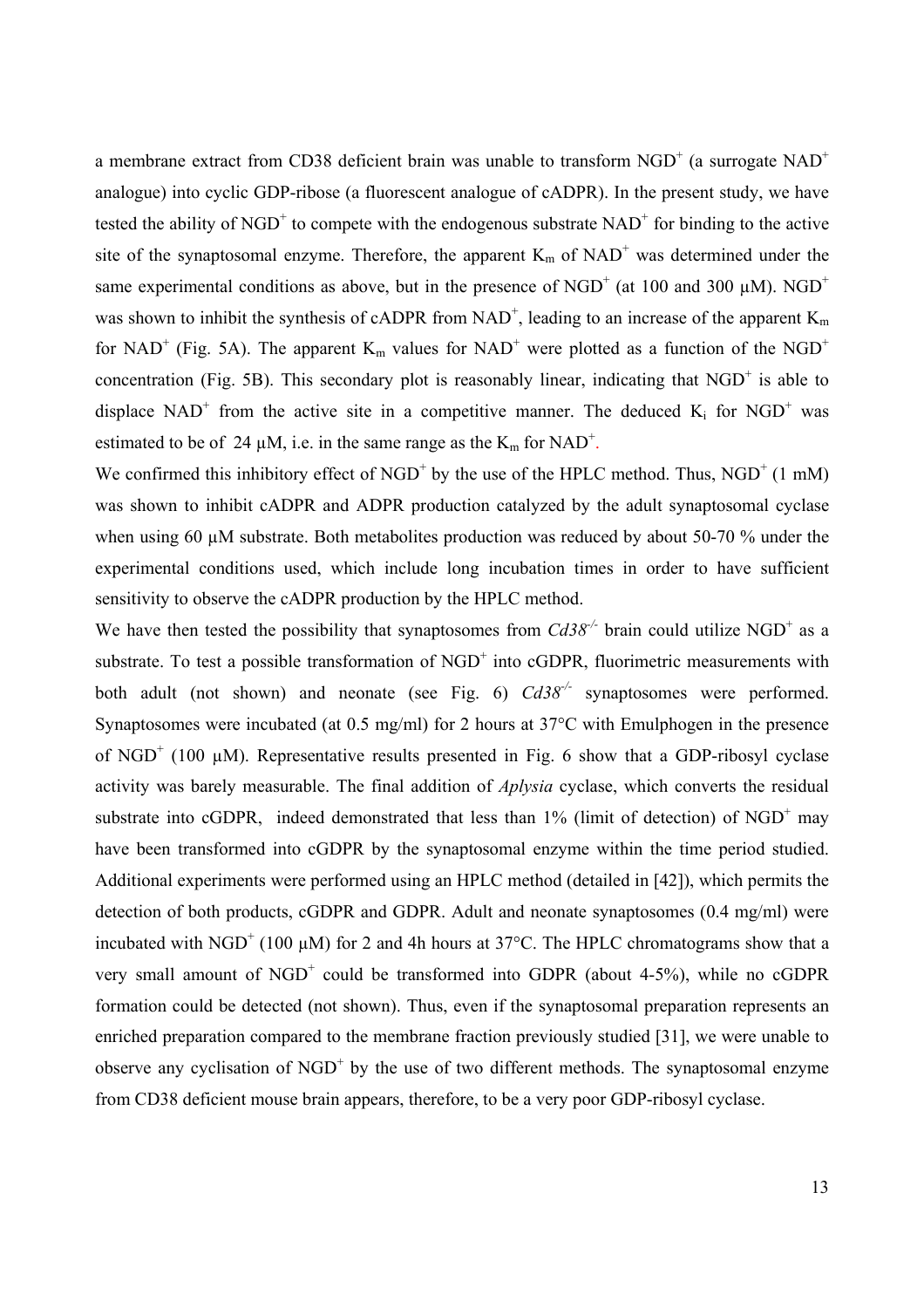We then examined the pH-dependence of the synaptosomal enzyme activity using the HPLC method. To that end, the cADPR production by adult synaptosomes was studied after incubations of either 6 hours at 37 $^{\circ}$ C or 7 hours at 32 $^{\circ}$ C in the presence of 60  $\mu$ M NAD<sup>+</sup>. Fig. 7A shows that similar results were observed using both experimental conditions : the ADP-ribosyl cyclase activity, which is optimal at pH between 6 and 7, is strongly reduced by acidic pHs but is only slightly affected at pH 8.0. Reaction progress curves of adult synaptosomes were obtained using the cycling assay at pH 6.0 and at pH 7.5 in the presence of 60  $\mu$ M of NAD<sup>+</sup> (Fig. 7B). We observed that the initial rates of cADPR production are similar at these two pH values. However, the shape of the kinetics curves were different : at pH 7.5 the cADPR production is clearly slowed down after 2 hours of incubation, whereas production is still progressing at pH 6.0 after this time. Such an effect is reminiscent of the paracatalytic inactivation, observed at  $pH > 7.0$ , for the NAD<sup>+</sup> glycohydrolase activity of other members of that enzyme family [39].

Altogether, these results show that the brain synaptosomal ADP-ribosyl cyclase has a broad optimal pH at 6.0-7.0. They provide a  $K_m$  of 21  $\mu$ M for NAD<sup>+</sup>. Moreover, they demonstrate that NGD<sup>+</sup>, despite its inability to be a substrate for the formation of cGDPR, can bind with a good affinity the active site of the novel enzyme and inhibit the transformation of NAD<sup>+</sup> (K<sub>i</sub> = 24  $\mu$ M).

## *Micromolar concentrations of zinc ions inhibit the ADP-ribosyl cyclase detected in Cd38-/- brain synaptosomes.*

We then studied the effect of zinc ions, which play major roles on the synaptic activity and during brain development (for review see [32, 34, 43, 44]), on the *Cd38-/-* synaptosomal ADP-ribosyl cyclase activity.

We have therefore examined the effect of increasing concentrations of Zn-acetate on the cADPR production by neonate and adult brain synaptosomes after incubation with 200  $\mu$ M NAD<sup>+</sup>. The results presented in Fig. 8 show a decrease of the cADPR production with an  $IC_{50}$  of 1.8  $\mu$ M with neonate synaptosomes and 0.9  $\mu$ M with adult synaptosomes under these experimental conditions. To confirm these results, first we have verified that zinc does not affect the cADPR determination by the cycling assay. To that end, we have analysed by the cycling assay standard solutions of cADPR (10 nM) containing varying concentrations of zinc  $(0, 0.2, 2, 20, 20, 20, 20)$  µM). We found that the presence of zinc at these concentrations did not modify the signal (slope of the increase in fluorescence at 590 nm) obtained (not shown). Next, we have also controlled that no endogenous zinc from brain tissue remained in our synaptosomes preparations. Thus, a zinc chelating agent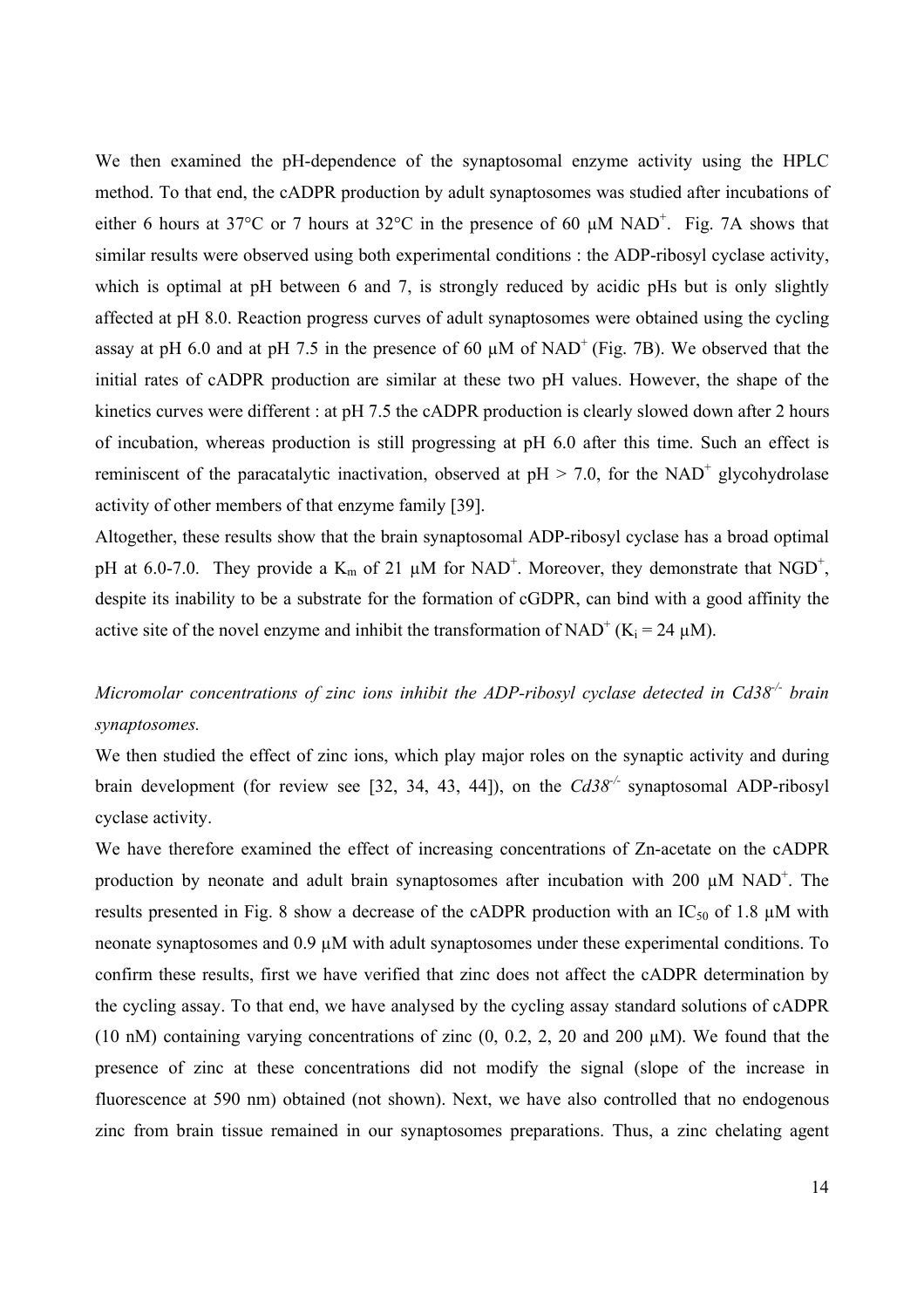(N,N,N',N'-tetrakis (2-pyridylmethyl)-ethylenediamine or TPEN) was added to brain synaptosomes which were tested for their ability to synthesize cADPR : the same cADPR production was observed when incubating the adult synaptosomes with 60  $\mu$ M NAD<sup>+</sup> in the presence of 0, 10 or 25  $\mu$ M TPEN (not shown). Finally, we also have checked that the decrease in the cADPR level was not due to an increase of the cADPR hydrolysis. To that end, cADPR (100 nM or 1  $\mu$ M) was incubated (at 37°C for 2 hours) in the presence of adult synaptosomes (0.4 mg/ml) without or with 10  $\mu$ M Zn<sup>2+</sup>, and then worked-up as in the preceding experiments (precipitation with perchloric acid and neutralization, treatment with the three hydrolases overnight to eliminate the contaminating nucleotides). The resulting cADPR was then estimated and compared to untreated cADPR. We found that neither the presence of the synaptosomes, nor the treatment overnight with the three hydrolases did change the cADPR level (not shown). Such control experiments demonstrate that the effect of zinc ions is definitely due to an inhibition of the cADPR synthesis catalysed by the non-CD38 ADP-ribosyl cyclase.

We also have tested the effect of two other divalent ions,  $Cu^{2+}$  and  $Ni^{2+}$ , on the synaptosomes cyclase activity. In experimental conditions similar to those used to study the effect of zinc ions (see legend to Fig. 8), we observed that 10 µM of copper ions completely inhibited the formation of cADPR by adult brain synaptosomes, whereas 10  $\mu$ M of Ni<sup>2+</sup> did not affect this activity (not shown). These divalent ions where shown to modify the ADP-ribosyl cyclase activity of known mammalian enzymes at millimolar concentrations:  $\text{Zn}^{2+}$ ,  $\text{Cu}^{2+}$  and  $\text{Ni}^{2+}$  activate CD38, whereas  $\text{Zn}^{2+}$  activates and  $Cu<sup>2+</sup>$  inhibits CD157. The effects observed on the synaptosomal cyclase are thus clearly different, except the similar inhibitory effect of copper but which was only observed at higher concentrations on CD157 cyclase activity.

Thus, our results show, for the first time, a micromolar sensitivity to zinc (and copper) of an intracellular ADP-ribosyl cyclase from brain, an enzyme which we found abundant within synaptosomes.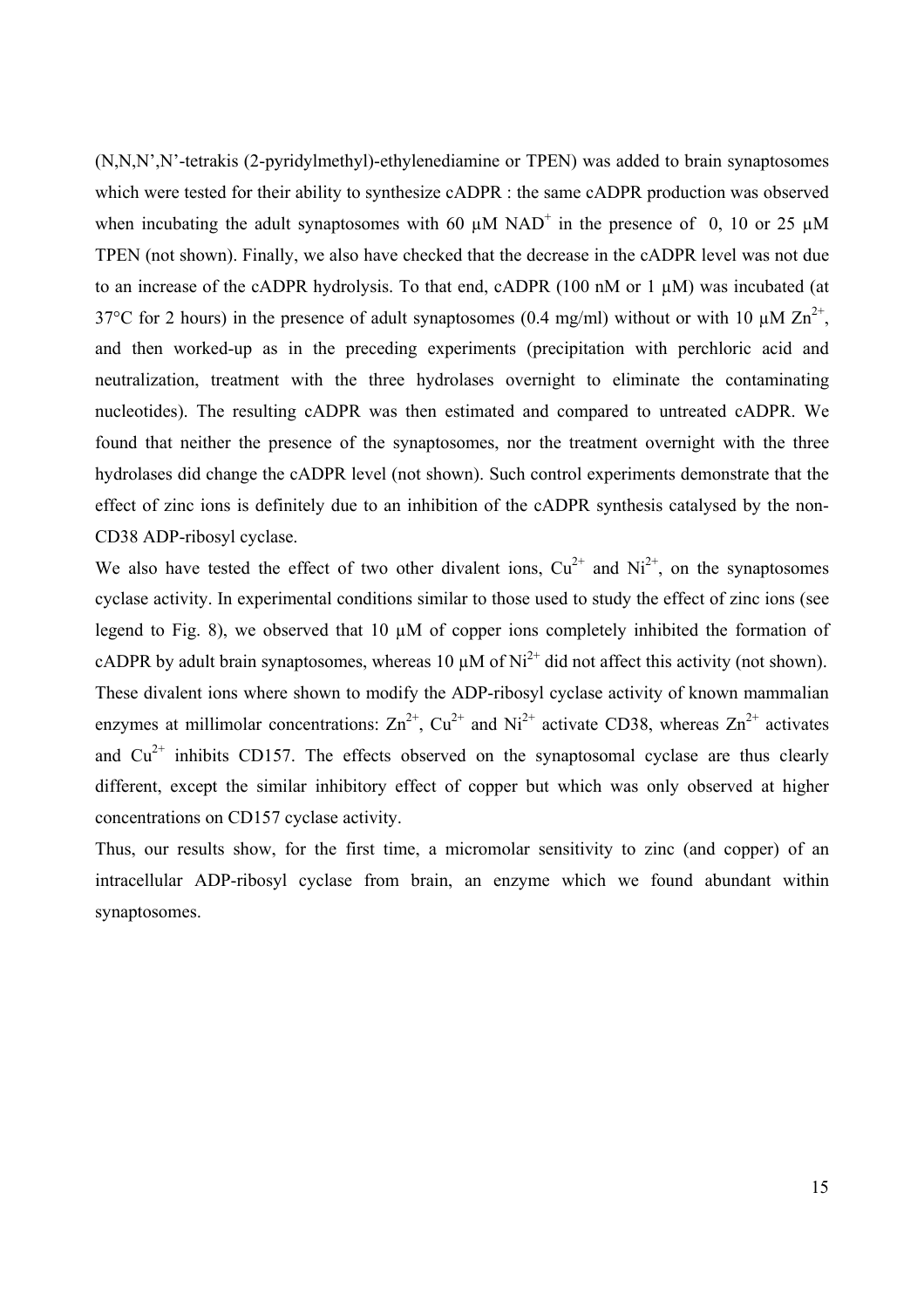#### **DISCUSSION**

In the present work, we show for the first time that endogenous levels of cADPR are largely higher in developing brain compared to the adult tissue. We also demonstrate that these levels are totally independent from the presence of the CD38 protein, not only in the adult as already shown by Partida-Sanchez et al. [9], but also during development. Interestingly, we have previously revealed the existence of a novel ADP-ribosyl cyclase in the CD38-deficient mouse brain whose activity was shown to be largely superior in developing brain than in the adult tissue [31]. The non-CD38 enzyme, expressed at all developmental stages, is thus undeniably in charge of the brain cADPR level, which is down regulated during development. Moreover, the high amounts of cADPR detected in embryonic and neonate brain certainly reflect a key role of this cyclic metabolite during developmental processes of the central nervous system.

In addition, we show that the novel ADP-ribosyl cyclase detected in Cd38<sup>-/-</sup> brain is abundant within synaptosomes purified from both adult and neonate mouse brains. This result is remarkable since cADPR is believed to be involved in processes occurring at synaptic connections, including neurotransmitter release and long-term synaptic depression [15, 16, 45]. In this context, it must be taken into consideration that, although functional synapses are known to be completely fashioned after birth (around postnatal day 2), the first morphologically identified synapses appear earlier in mouse brain, around E16 in the mouse [46]. The amount of synapses increases then continuously, and they are plentiful in the neonate brain. Since we found that the novel ADP-ribosyl cyclase is enriched in terminals of brain neural cells and that its activity is higher in neonate synaptosomes compared to adult synaptosomes, our results raise the question of the role of cADPR and its synthesizing enzyme in morphologically shaped but non-totally efficient synapses. The ADP-ribosyl cyclase and the metabolites it produces (cADPR, but also ADPR) may, thus, be involved in synaptogenesis, via regulation of calcium signals necessary to the appearance of novel constituents of the synapse or to the correct placement of these constituents in the mature synapse.

We have further characterized ADP-ribosyl cyclase of brain synaptosomes. We showed that it functions best at pH between 6.0 and 7.0 and that the concentration of free calcium has no major effect on its cADPR production. We also showed that it shares some of the properties of other known enzymes of that family (including mammalian CD38 and CD157, and the *Aplysia* cyclase), such as the ability of synthesizing both cADPR and ADPR, an affinity for  $NAD<sup>+</sup>$  in the micromolar range ( $K_m = 21 \mu M$ ) and the ability to bind with a similar affinity the NAD<sup>+</sup> analogue, NGD<sup>+</sup> ( $K_i$  =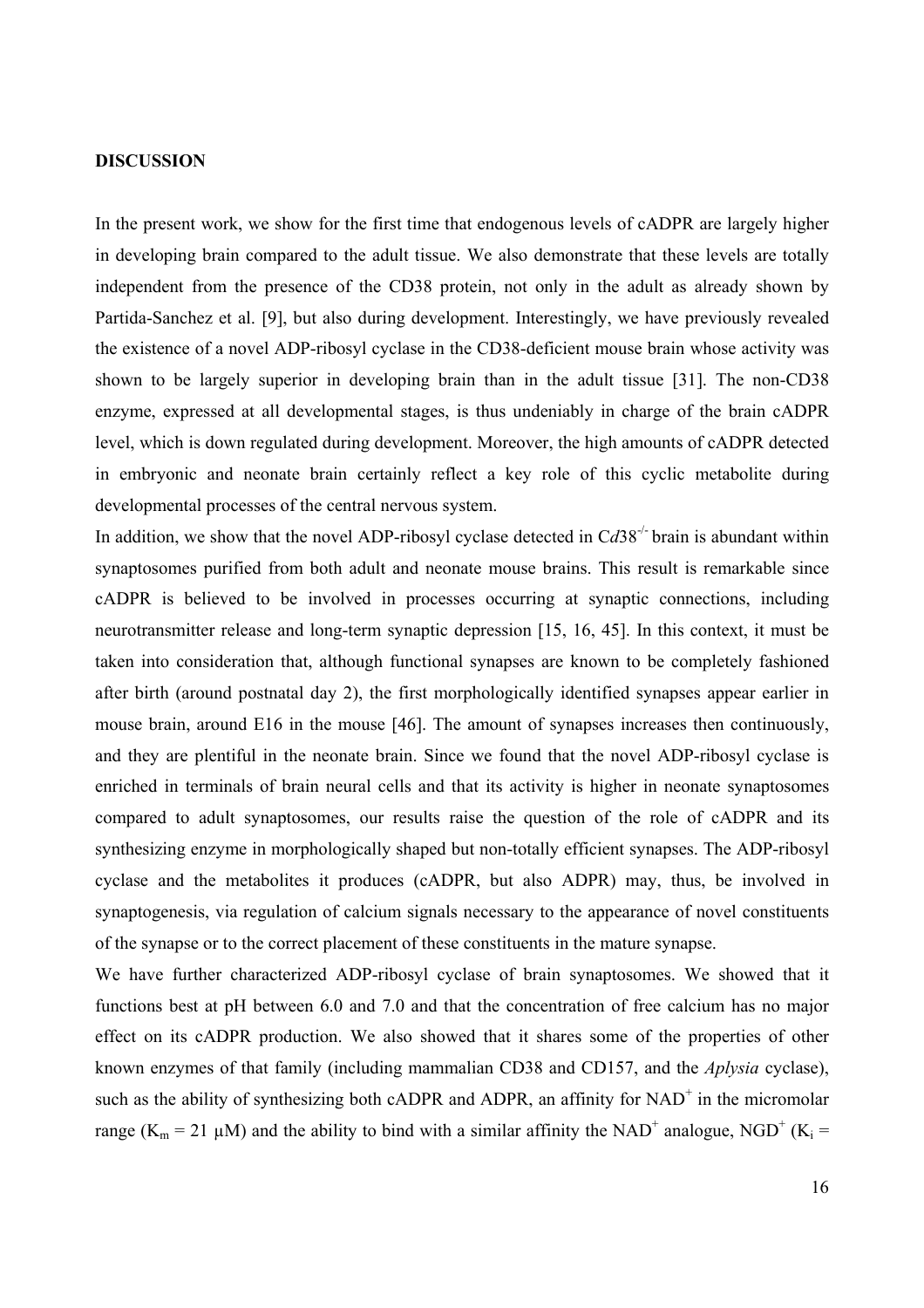24  $\mu$ M). This later result is intriguing since the novel enzyme happens to be unable to transform  $NGD<sup>+</sup>$  into the cyclic compound, cGDPR ([31] and present manuscript), in contrast to all other known enzymes of the family. The inability of the enzyme to cyclize the  $NGD<sup>+</sup>$  molecule may be due to a different organization of its active site. Thus, we describe an ADP-ribosyl cyclase that is competent to transform  $NAD^+$  to cADPR, that is in charge of the endogenous cADPR level found in brain, but that is unable to transform  $NGD<sup>+</sup>$  to cGDPR. Such results may have an essential impact on the analysis of the physiological role of cADPR, and on "non-classical" ADP-ribosyl cyclases which definitely may not only be studied using the  $NAD^+$  analogue,  $NGD^+$ , to establish cyclization reactions.

Given our previous report with brain membrane extracts [Ceni, 2003 #525], we have also tested the effect of GTP-γ-S on the production of NAD<sup>+</sup> metabolites by *Cd38<sup>-/-</sup>* brain synaptosomes. Results turned out to be more complex to analyze. Thus, in contrast to our previous work, we were unable to detect, under any conditions tested, a significant modification of the cADPR production after addition of GTP-γ-S. On the other hand, ADPR production was clearly increased (3- to 7-fold, depending on the medium and time of incubation) after addition of GTP-γ-S in the absence of EDTA (data not shown), in agreement with what was observed with the less purified brain membrane extracts. These results deserve, however, further investigations since new unidentified NAD<sup>+</sup> metabolites were also detected on the chromatograms (data not shown).

Another major finding of the present work is that the ADP-ribosyl cyclase from brain synaptosomes is very sensitive to  $\text{Zn}^{2+}$ , being totally inhibited by micromolar concentrations of that ion. The ADPribosyl cyclase activities of CD38 and CD157 were shown, in contrast, to be activated by high (millimolar) concentrations of zinc [47, 48]. This opposing effect of zinc on the synaptosomal enzyme is another element strongly suggesting essential structural differences between the novel enzyme and the other known mammalian ADP-ribosyl cyclases.

Moreover, the sensitivity of the synaptosomal ADP-ribosyl cyclase to zinc is opening new research avenues because zinc has critical roles in the central nervous system, both on the synaptic activity and during brain development and aging (for review see [32, 34, 43, 44]). The nervous system contains high concentrations of zinc (average total brain zinc : 150 µM [49]), which is distributed into three cellular pools: the largest exists in tight association with intracellular proteins (mostly metallothioneins), a second pool is sequestered in presynaptic vesicles of certain neurons (principally excitatory glutamatergic neurons of the forebrain), the third pool is constituted by the free ions in the cytoplasm. Zinc is known to exert a neuromodulatory action at excitatory synapses of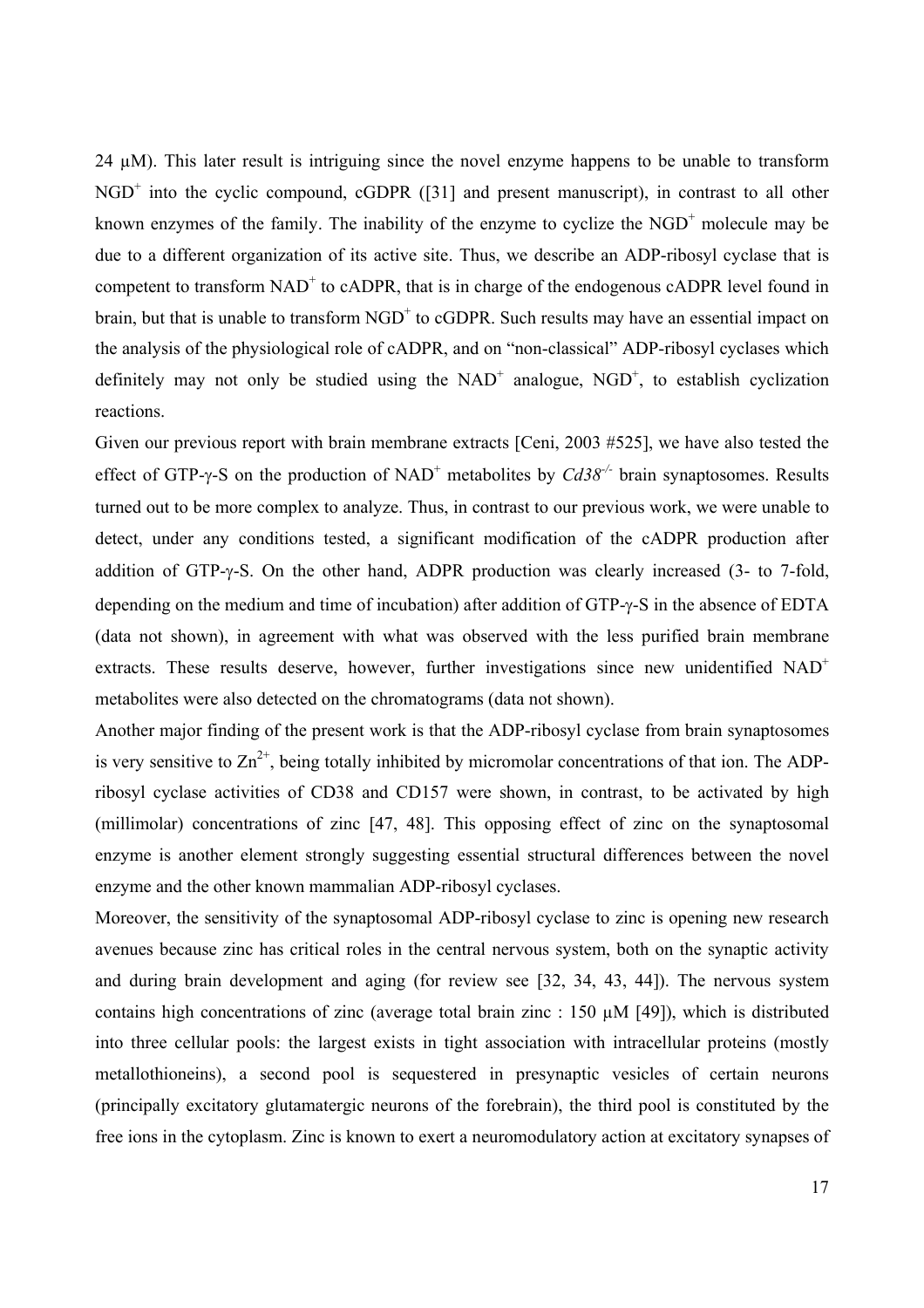'gluzinergic neurons' when released during synaptic transmission. This ion acts not only as an intercellular signalling messenger directly binding to post-synaptic receptors and ionic channels, but also as an intracellular signal by entering into post-synaptic neurons. Fluctuations of free zinc intracellular concentrations, [Zn]i, in the cytoplasm of neuronal and glial cells appear to represent important signals for these cells. Intracellular  $Zn^{2+}$  is indeed known to act on several cellular pathways, in order to enhance the anti-oxydant response, the activity of poly-ADP-ribose polymerase-1 and of protein kinase C enzymes, … etc. Moreover, although [Zn]i in resting cells is thought to be maintained at very low levels (in the subnanomolar range), it may be elevated (in the micromolar range) during injurious stimuli [33, 50]. Evidences have indicated that the entry of zinc into post-synaptic neurons contribute to the toxic excess occurring during seizure and traumatic brain injury. It has been suggested that high intracellular free zinc promotes neuronal death by inhibiting cellular energy production [43].

We propose that the brain synaptosomal ADP-ribosyl cyclase is a new intracellular target of neurotoxic  $\text{Zn}^{2+}$ . By acting on this enzyme, zinc ions may modify neural cells calcium homeostasis. Altogether, our results strongly suggest a crucial role of the synaptosomal ADP-ribosyl cyclase and of the metabolites it produces, cADPR and ADPR, in  $Ca<sup>2+</sup>$ -dependent processes necessary for the development of the central nervous system and also in the adult brain. Moreover, their action may be linked to  $Zn^{2+}$  cellular signals, particularly during brain injury.

### **ACKNOWLEDGEMENTS**

We thank Dr Frances Lund for precious discussions and comments on the manuscript. This work was supported by recurrent grants from the French INSERM. We thank the zootechnicians of the CEA-SDV-DRDC Department.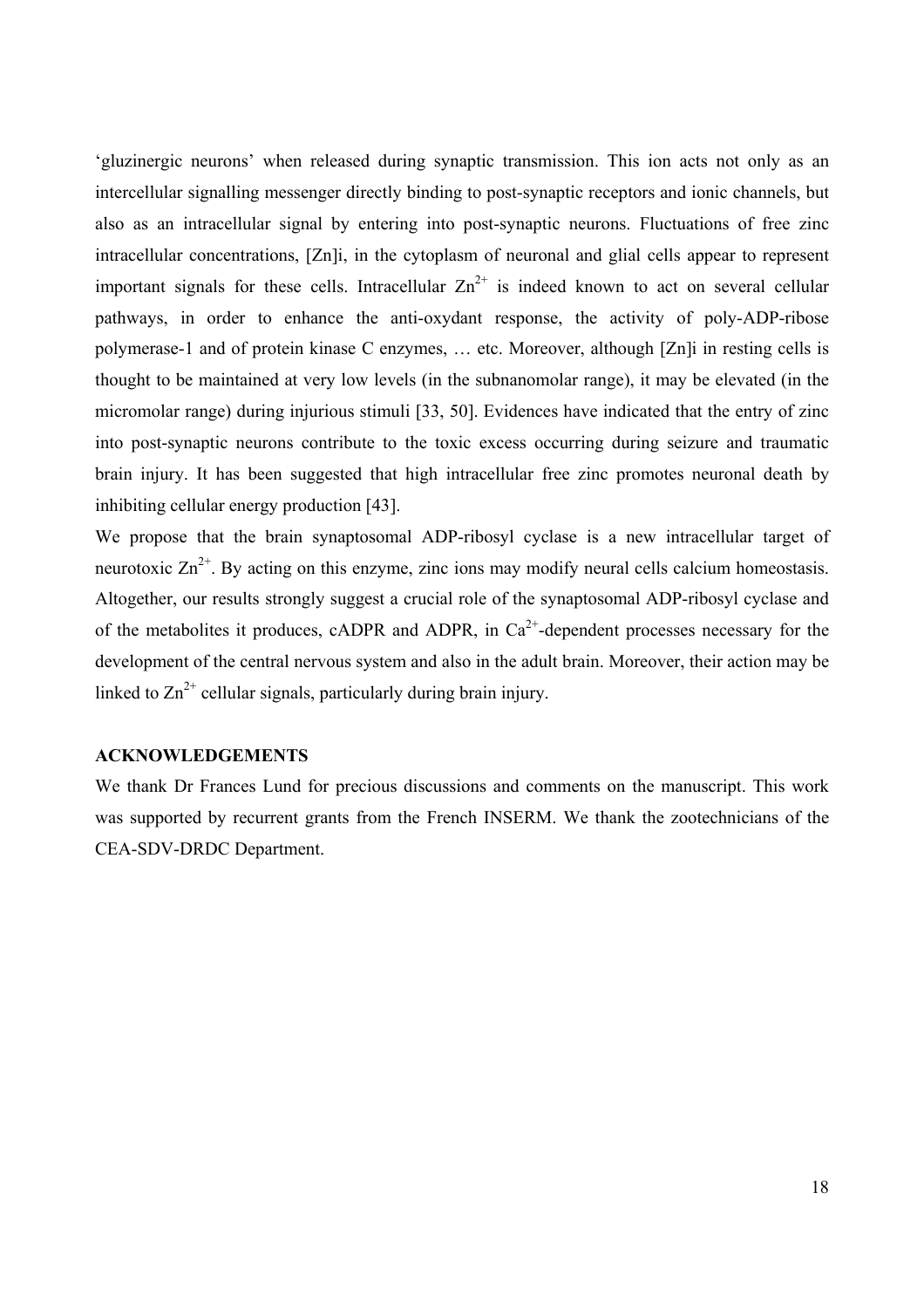#### **REFERENCES**

- 1 Guse, A. H. (1999) Cyclic ADP-ribose: a novel  $Ca^{2+}$ -mobilising second messenger. Cell Signal **11**, 309-16.
- 2 Higashida, H., Hashii, M., Yokoyama, S., Hoshi, N., Chen, X. L., Egorova, A., Noda, M. and Zhang, J. S. (2001) Cyclic ADP-ribose as a second messenger revisited from a new aspect of signal transduction from receptors to ADP-ribosyl cyclase. Pharmacol. Ther. **90**, 283-96.
- 3 Rutter, G. A. (2003) Calcium signalling: NAADP comes out of the shadows. Biochem. J. **373**, e3-4
- 4 Kinnear, N. P., Boittin, F. X., Thomas, J. M., Galione, A. and Evans, A. M. (2004) Lysosome-sarcoplasmic reticulum junctions. A trigger zone for calcium signaling by nicotinic acid adenine dinucleotide phosphate and endothelin-1. J. Biol. Chem. **279**, 54319- 26
- 5 Dammermann, W. and Guse, A. H. (2005) Functional ryanodine receptor expression is required for NAADP-mediated local  $Ca^{2+}$  signaling in T-lymphocytes. J. Biol. Chem. **280**, 21394-9
- 6 Perraud, A. L., Fleig, A., Dunn, C. A., Bagley, L. A., Launay, P., Schmitz, C., Stokes, A. J., Zhu, Q., Bessman, M. J., Penner, R., Kinet, J. P. and Scharenberg, A. M. (2001) ADP-ribose gating of the calcium-permeable LTRPC2 channel revealed by Nudix motif homology. Nature **411**, 595-9.
- 7 Kolisek, M., Beck, A., Fleig, A. and Penner, R. (2005) Cyclic ADP-ribose and hydrogen peroxide synergize with ADP-ribose in the activation of TRPM2 channels. Mol. Cell. **18**, 61-9
- 8 Walseth, T. F., Aarhus, R., Zeleznikar, R. J., Jr. and Lee, H. C. (1991) Determination of endogenous levels of cyclic ADP-ribose in rat tissues. Biochim. Biophys. Acta. **1094**, 113-20
- 9 Partida-Sanchez, S., Cockayne, D. A., Monard, S., Jacobson, E. L., Oppenheimer, N., Garvy, B., Kusser, K., Goodrich, S., Howard, M., Harmsen, A., Randall, T. D. and Lund, F. E. (2001) Cyclic ADP-ribose production by CD38 regulates intracellular calcium release, extracellular calcium influx and chemotaxis in neutrophils and is required for bacterial clearance in vivo. Nat Med. **7**, 1209-16.
- 10 Hua, S. Y., Tokimasa, T., Takasawa, S., Furuya, Y., Nohmi, M., Okamoto, H. and Kuba, K. (1994) Cyclic ADP-ribose modulates  $Ca^{2+}$  release channels for activation by physiological Ca2+ entry in bullfrog sympathetic neurons. Neuron **12**, 1073-9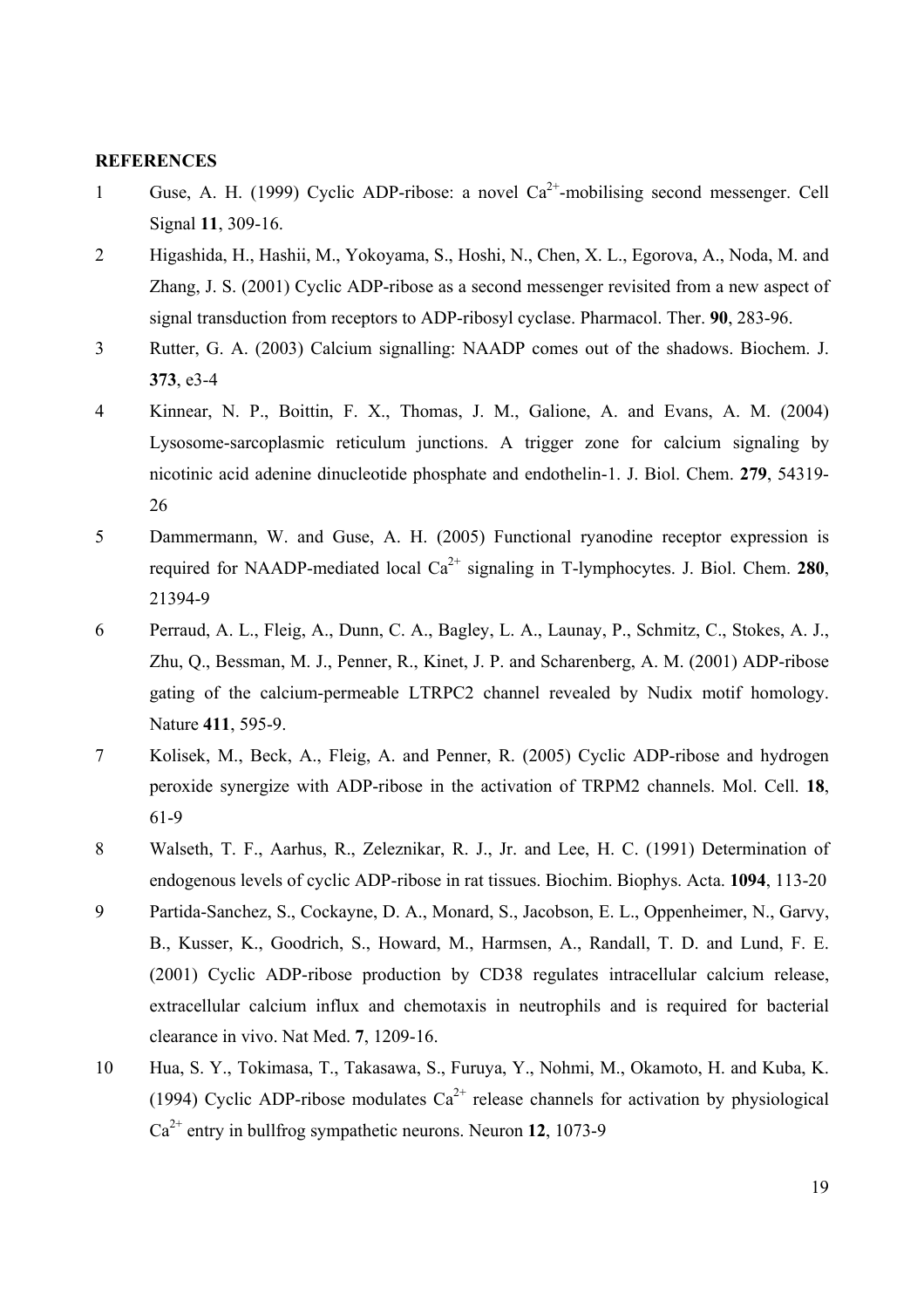- 11 Empson, R. M. and Galione, A. (1997) Cyclic ADP-ribose enhances coupling between voltage-gated  $Ca^{2+}$  entry and intracellular  $Ca^{2+}$  release. J. Biol. Chem. **272**, 20967-70.
- 12 Hashii, M., Minabe, Y. and Higashida, H. (2000) cADP-ribose potentiates cytosolic  $Ca^{2+}$ elevation and  $Ca^{2+}$  entry via L-type voltage-activated  $Ca^{2+}$  channels in NG108-15 neuronal cells. Biochem. J. **345 Pt 2**, 207-15
- 13 Budde, T., Sieg, F., Braunewell, K. H., Gundelfinger, E. D. and Pape, H. C. (2000)  $Ca^{2+}$ induced  $Ca^{2+}$  release supports the relay mode of activity in thalamocortical cells. Neuron 26, 483-92.
- 14 Verderio, C., Bruzzone, S., Zocchi, E., Fedele, E., Schenk, U., De Flora, A. and Matteoli, M. (2001) Evidence of a role for cyclic ADP-ribose in calcium signalling and neurotransmitter release in cultured astrocytes. J. Neurochem. **78**, 646-57.
- 15 Mothet, J. P., Fossier, P., Meunier, F. M., Stinnakre, J., Tauc, L. and Baux, G. (1998) Cyclic ADP-ribose and calcium-induced calcium release regulate neurotransmitter release at a cholinergic synapse of Aplysia. J. Physiol. **507**, 405-14.
- 16 Reyes-Harde, M., Empson, R., Potter, B. V., Galione, A. and Stanton, P. K. (1999) Evidence of a role for cyclic ADP-ribose in long-term synaptic depression in hippocampus. Proc. Natl. Acad. Sci. U S A. **96**, 4061-6.
- 17 Higashida, H., Yokoyama, S., Hashii, M., Taketo, M., Higashida, M., Takayasu, T., Ohshima, T., Takasawa, S., Okamoto, H. and Noda, M. (1997) Muscarinic receptor-mediated dual regulation of ADP-ribosyl cyclase in NG108-15 neuronal cell membranes. J. Biol. Chem. **272**, 31272-7.
- 18 Morita, K., Kitayama, S. and Dohi, T. (1997) Stimulation of cyclic ADP-ribose synthesis by acetylcholine and its role in catecholamine release in bovine adrenal chromaffin cells. J. Biol. Chem. **272**, 21002-9.
- 19 Pollock, J., Crawford, J. H., Wootton, J. F., Seabrook, G. R. and Scott, R. H. (1999) Metabotropic glutamate receptor activation and intracellular cyclic ADP-ribose release  $Ca^{2+}$ from the same store in cultured DRG neurones. Cell Calcium **26**, 139-48
- 20 Hotta, T., Asai, K., Fujita, K., Kato, T. and Higashida, H. (2000) Membrane-bound form of ADP-ribosyl cyclase in rat cortical astrocytes in culture. J. Neurochem. **74**, 669-75.
- 21 Noda, M., Yasuda, S., Okada, M., Higashida, H., Shimada, A., Iwata, N., Ozaki, N., Nishikawa, K., Shirasawa, S., Uchida, M., Aoki, S. and Wada, K. (2003) Recombinant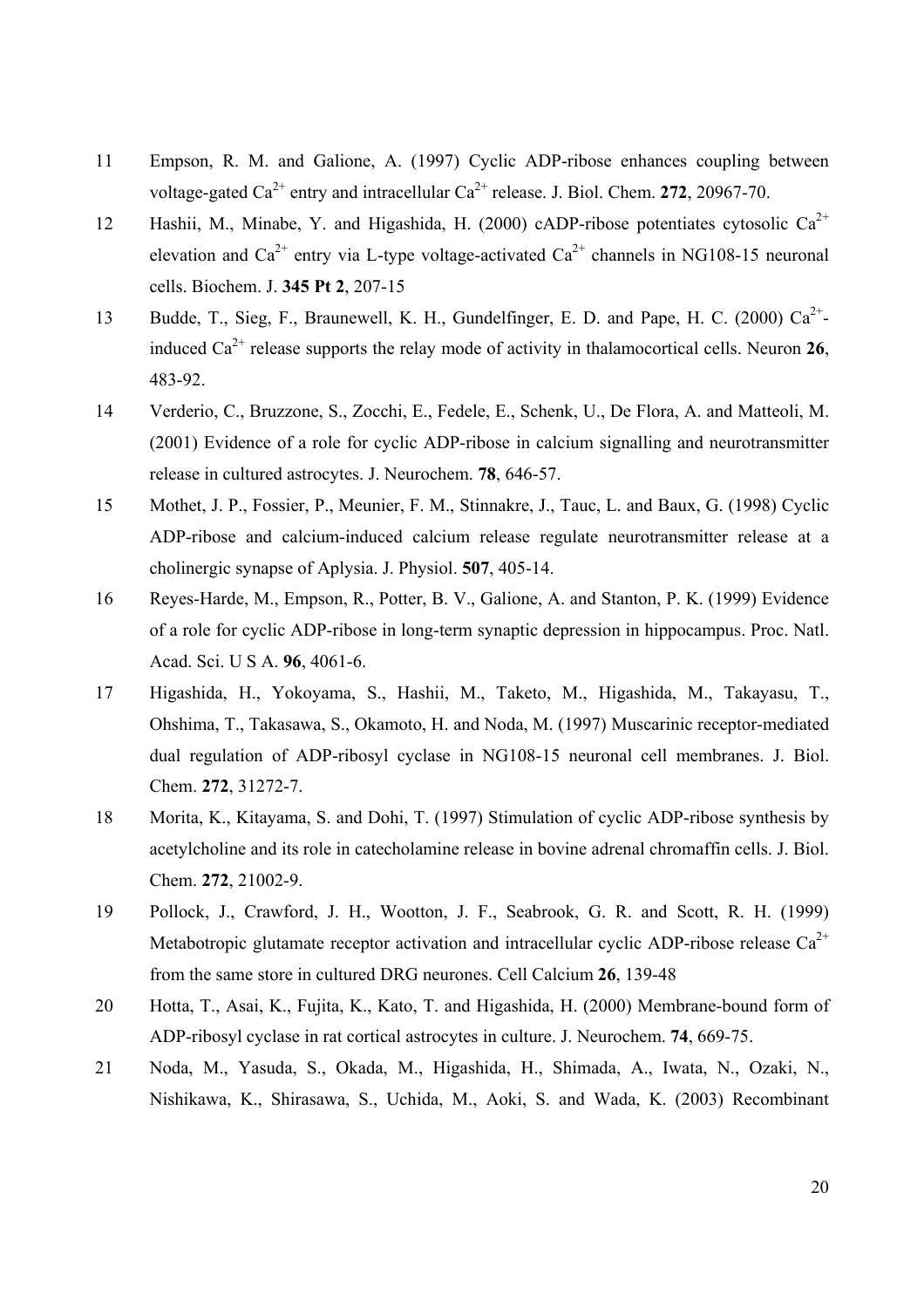human serotonin 5A receptors stably expressed in C6 glioma cells couple to multiple signal transduction pathways. J. Neurochem. **84**, 222-32

- 22 Morikawa, H., Khodakhah, K. and Williams, J. T. (2003) Two intracellular pathways mediate metabotropic glutamate receptor-induced  $Ca^{2+}$  mobilization in dopamine neurons. J. Neurosci. **23**, 149-57
- 23 Higashida, H., Zhang, J. S., Mochida, S., Chen, X. L., Shin, Y., Noda, M., Hossain, K. Z., Hoshi, N., Hashii, M., Shigemoto, R., Nakanishi, S., Fukuda, Y. and Yokoyama, S. (2003) Subtype-specific coupling with ADP-ribosyl cyclase of metabotropic glutamate receptors in retina, cervical superior ganglion and NG108-15 cells. J. Neurochem. **85**, 1148-58
- 24 Schuber, F. and Lund, F. E. (2004) Structure and enzymology of ADP-ribosyl cyclases: conserved enzymes that produce multiple calcium mobilizing metabolites. Curr. Mol. Med. **4**, 249-61
- 25 Glick, D. L., Hellmich, M. R., Beushausen, S., Tempst, P., Bayley, H. and Strumwasser, F. (1991) Primary structure of a molluscan egg-specific NADase, a second-messenger enzyme. Cell Regul. **2**, 211-8
- 26 States, D. J., Walseth, T. F. and Lee, H. C. (1992) Similarities in amino acid sequences of Aplysia ADP-ribosyl cyclase and human lymphocyte antigen CD38. Trends Biochem. Sci. **17**, 495.
- 27 Itoh, M., Ishihara, K., Tomizawa, H., Tanaka, H., Kobune, Y., Ishikawa, J., Kaisho, T. and Hirano, T. (1994) Molecular cloning of murine BST-1 having homology with CD38 and Aplysia ADP-ribosyl cyclase. Biochem. Biophys. Res. Commun. **203**, 1309-17.
- 28 Koguma, T., Takasawa, S., Tohgo, A., Karasawa, T., Furuya, Y., Yonekura, H. and Okamoto, H. (1994) Cloning and characterization of cDNA encoding rat ADP-ribosyl cyclase/cyclic ADP-ribose hydrolase (homologue to human CD38) from islets of Langerhans. Biochim. Biophys. Acta. **1223**, 160-2.
- 29 Yamada, M., Mizuguchi, M., Otsuka, N., Ikeda, K. and Takahashi, H. (1997) Ultrastructural localization of CD38 immunoreactivity in rat brain. Brain Res. **756**, 52-60.
- 30 Ceni, C., Pochon, N., Brun, V., Muller-Steffner, H., Andrieux, A., Grunwald, D., Schuber, F., De Waard, M., Lund, F. E., Villaz, M. and Moutin, M. J. (2003) CD38-dependent ADPribosyl cyclase activity in developing and adult mouse brain. Biochem. J. **370**, 175-183
- 31 Ceni, C., Muller-Steffner, H., Lund, F., Pochon, N., Schweitzer, A., De Waard, M., Schuber, F., Villaz, M. and Moutin, M. J. (2003) Evidence for an intracellular ADP-ribosyl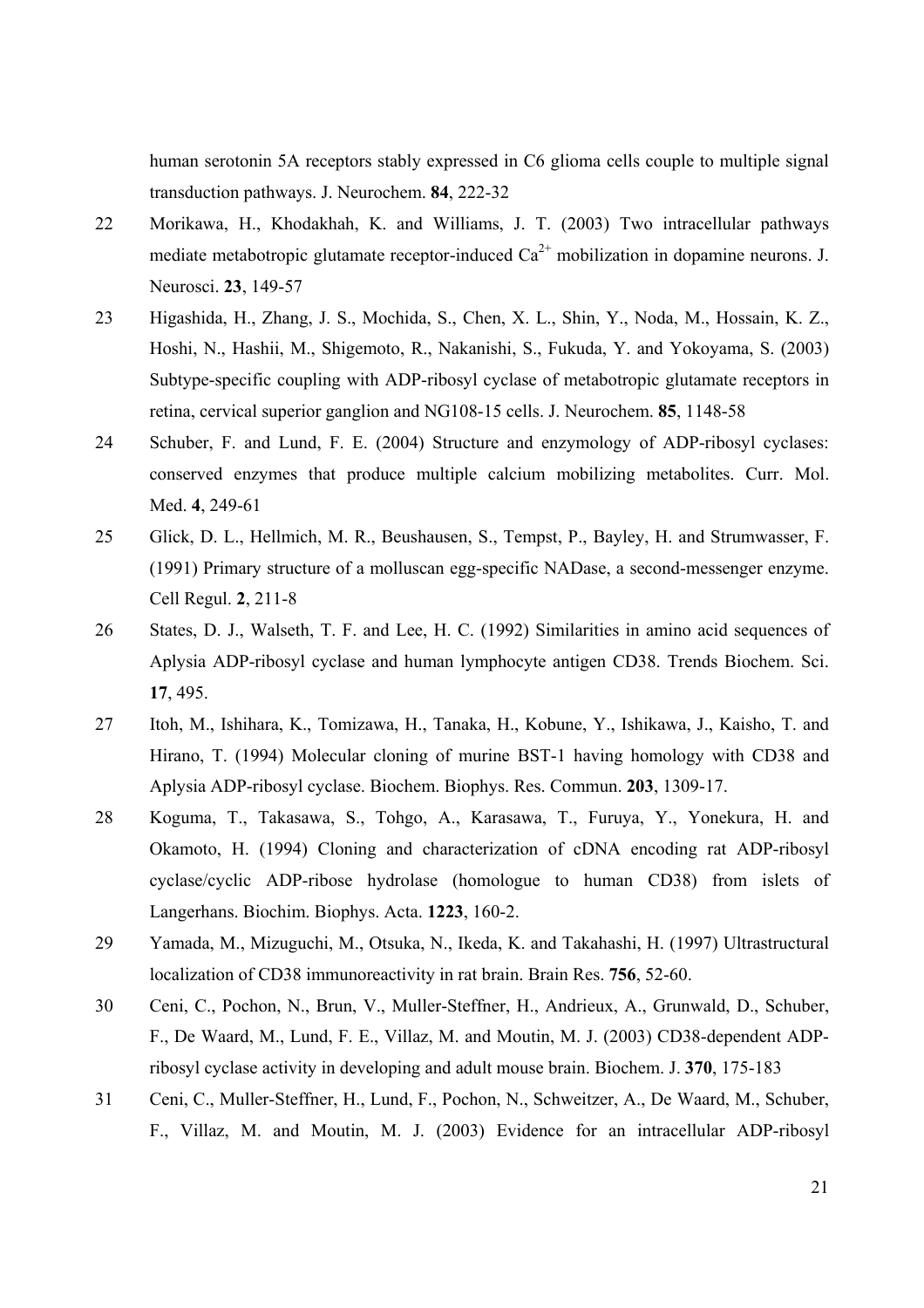cyclase/NAD+ -glycohydrolase in brain from CD38-deficient mice. J. Biol. Chem. **278**, 40670-8

- 32 Smart, T. G., Hosie, A. M. and Miller, P. S. (2004)  $\text{Zn}^{2+}$  ions: modulators of excitatory and inhibitory synaptic activity. Neuroscientist **10**, 432-42
- 33 Choi, D. W. and Koh, J. Y. (1998) Zinc and brain injury. Annu. Rev. Neurosci. **21**, 347-75
- 34 Bhatnagar, S. and Taneja, S. (2001) Zinc and cognitive development. Br. J. Nutr. **85 Suppl 2**, S139-45
- 35 Phillips, G. R., Huang, J. K., Wang, Y., Tanaka, H., Shapiro, L., Zhang, W., Shan, W. S., Arndt, K., Frank, M., Gordon, R. E., Gawinowicz, M. A., Zhao, Y. and Colman, D. R. (2001) The presynaptic particle web: ultrastructure, composition, dissolution, and reconstitution. Neuron **32**, 63-77
- 36 Graeff, R. and Lee, H. C. (2002) A novel cycling assay for cellular cADP-ribose with nanomolar sensitivity. Biochem. J. **361**, 379-384.
- 37 Walseth, T. F., Wong, L., Graeff, R. M. and Lee, H. C. (1997) Bioassay for determining endogenous levels of cyclic ADP-ribose. Methods Enzymol. **280**, 287-94.
- 38 Augustin, A., Muller-Steffner, H. and Schuber, F. (2000) Molecular cloning and functional expression of bovine spleen ecto-NAD<sup>+</sup> glycohydrolase: structural identity with human CD38. Biochem. J. **345**, 43-52.
- 39 Price, S. R. a. P., P. H. (1987) in Pyridine nucleotide coenzymes: chemical, biochemical and medical aspects, pp. 513-548
- 40 Cakir-Kiefer, C., Muller-Steffner, H., Oppenheimer, N. and Schuber, F. (2001) Kinetic competence of the cADP-ribose-CD38 complex as an intermediate in the CD38/NAD<sup>+</sup> glycohydrolase-catalysed reactions: implication for CD38 signalling. Biochem. J. **358**, 399-406.
- 41 Cakir-Kiefer, C., Muller-Steffner, H. and Schuber, F. (2000) Unifying mechanism for Aplysia ADP-ribosyl cyclase and CD38/NAD(+) glycohydrolases. Biochem. J. **349**, 203-10.
- 42 Goodrich, S. P., Muller-Steffner, H., Osman, A., Moutin, M. J., Kusser, K., Roberts, A., Woodland, D. L., Randall, T. D., Kellenberger, E., LoVerde, P. T., Schuber, F. and Lund, F. E. (2005) Production of calcium-mobilizing metabolites by a novel member of the ADPribosyl cyclase family expressed in Schistosoma mansoni. Biochemistry **44**, 11082-97
- 43 Dineley, K. E., Votyakova, T. V. and Reynolds, I. J. (2003) Zinc inhibition of cellular energy production: implications for mitochondria and neurodegeneration. J. Neurochem. **85**, 563-70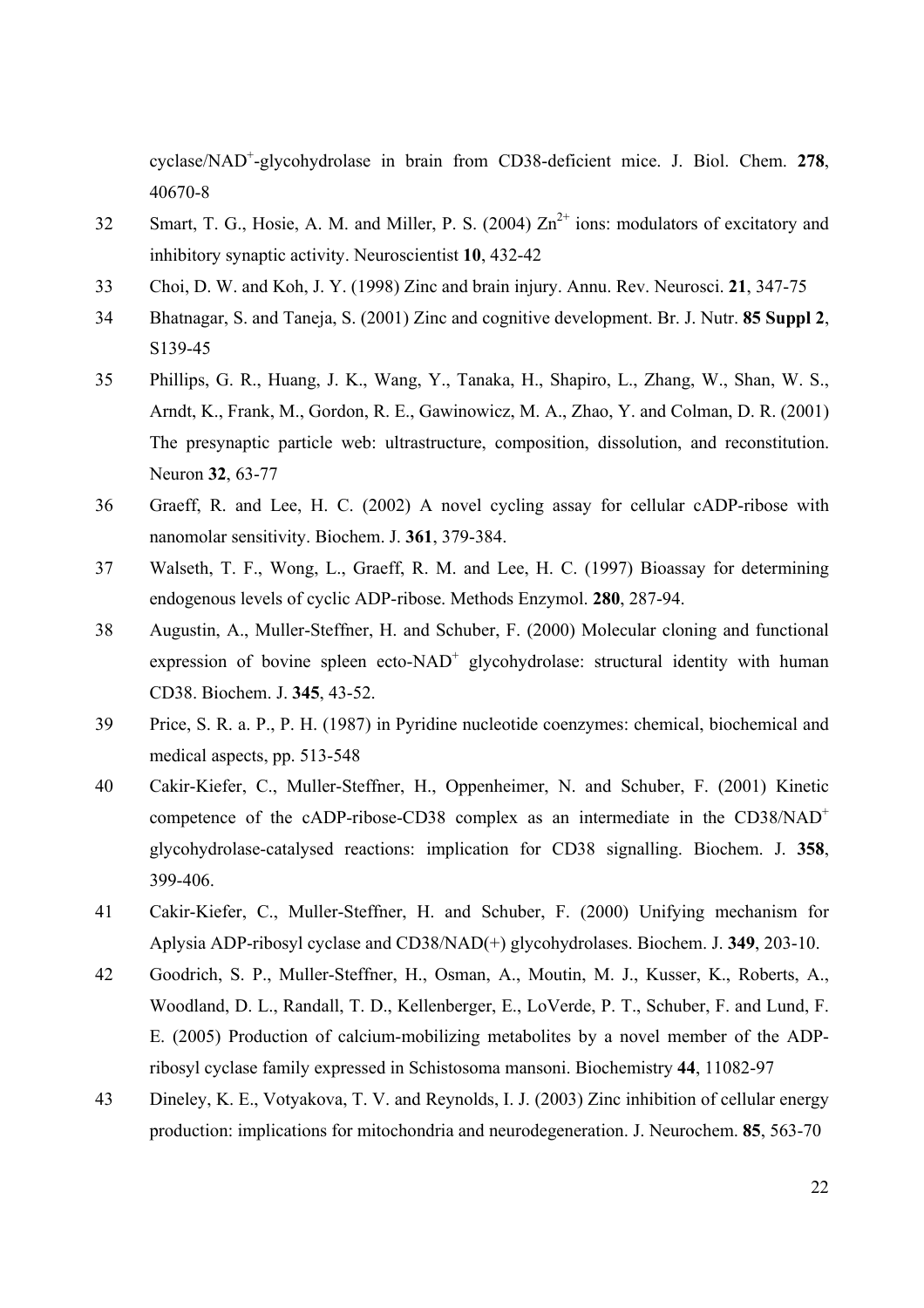- 44 Mocchegiani, E., Bertoni-Freddari, C., Marcellini, F. and Malavolta, M. (2005) Brain, aging and neurodegeneration: role of zinc ion availability. Prog. Neurobiol. **75**, 367-90
- 45 Brailoiu, E. and Miyamoto, M. D. (2000) Inositol trisphosphate and cyclic adenosine diphosphate-ribose increase quantal transmitter release at frog motor nerve terminals: possible involvement of smooth endoplasmic reticulum. Neuroscience **95**, 927-31
- 46 Bouwman, J., Maia, A. S., Camoletto, P. G., Posthuma, G., Roubos, E. W., Oorschot, V. M., Klumperman, J. and Verhage, M. (2004) Quantification of synapse formation and maintenance in vivo in the absence of synaptic release. Neuroscience **126**, 115-26
- 47 Kukimoto, I., Hoshino, S., Kontani, K., Inageda, K., Nishina, H., Takahashi, K. and Katada, T. (1996) Stimulation of ADP-ribosyl cyclase activity of the cell surface antigen CD38 by zinc ions resulting from inhibition of its  $NAD<sup>+</sup>$  glycohydrolase activity. Eur. J. Biochem. **239**, 177-82.
- 48 Hirata, Y., Kimura, N., Sato, K., Ohsugi, Y., Takasawa, S., Okamoto, H., Ishikawa, J., Kaisho, T., Ishihara, K. and Hirano, T. (1994) ADP ribosyl cyclase activity of a novel bone marrow stromal cell surface molecule, BST-1. FEBS Lett. **356**, 244-8.
- 49 Takeda, A. (2000) Movement of zinc and its functional significance in the brain. Brain Res. Brain Res. Rev. **34**, 137-48
- 50 Outten, C. E. and O'Halloran, T. V. (2001) Femtomolar sensitivity of metalloregulatory proteins controlling zinc homeostasis. Science **292**, 2488-92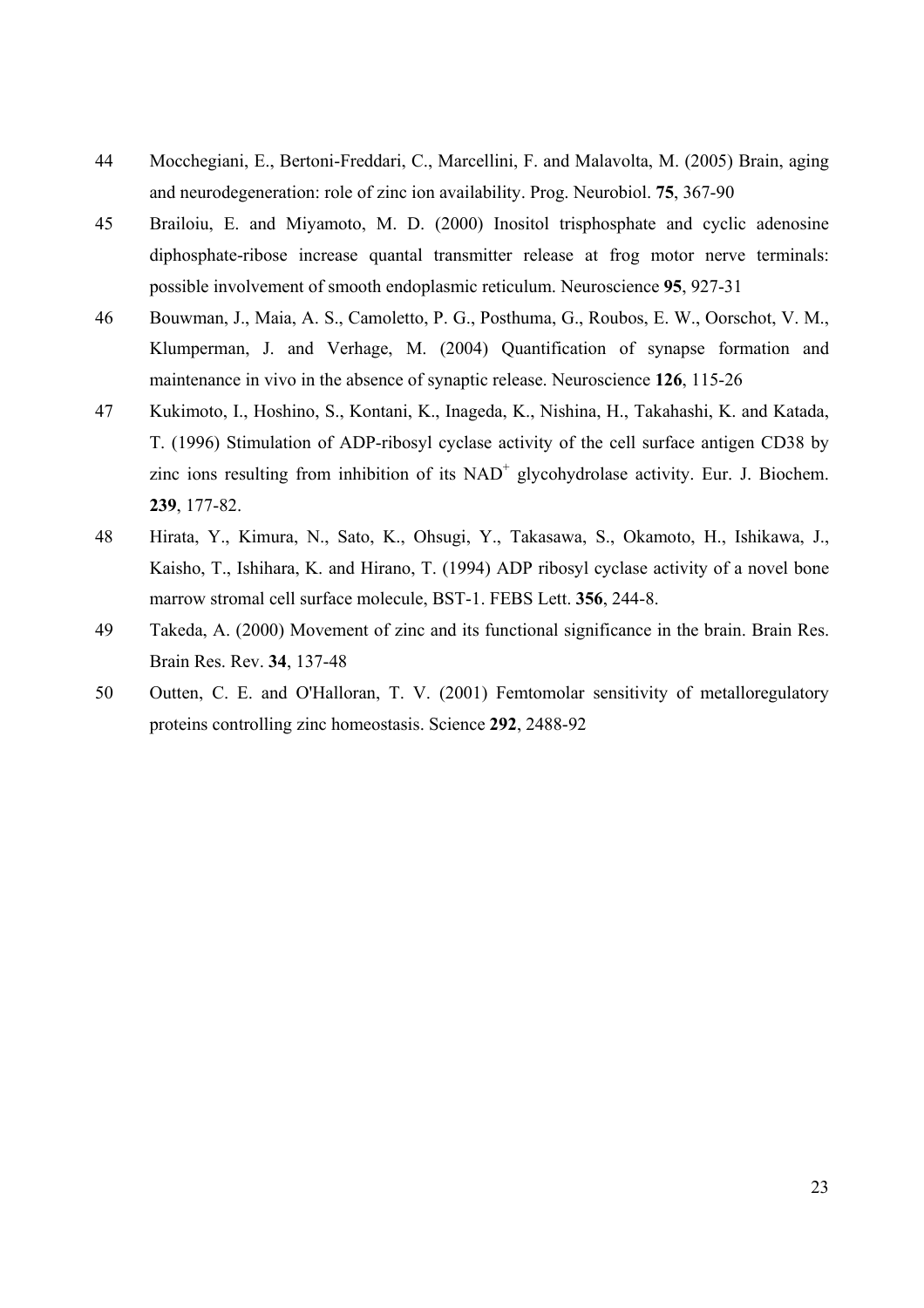#### **FIGURES LEGENDS**

### **Figure 1 Endogenous cADPR content in developing and adult brain from wild-type and CD38 deficient mice.**

Extracts were prepared from tissues isolated from embryos (EM, days 15 or 16), from neonates (NN, days 1 or 2), or adults (AD), and analyzed for cADPR content using the cycling assay as described under Materials and Methods.

### **Figure 2 Analysis of the ADP-ribosyl cyclase activity from** *Cd38-/-* **mouse brain synaptosomes by the cycling assay - Effect of detergent and free calcium concentration.**

A: Synaptosomes preparation by centrifugation of brain homogenate on a discontinuous sucrose gradient and Western-blot analysis of the collected fractions containing proteins (6 µg/well) using anti-synapsin IIa and anti-PSD95. Synaptosomes were collected at the 1.25 M/1.0 M sucrose interface (fraction 3).

B: Synaptosomes (0.4 mg/ml for adult and 0.2 mg/ml for neonate) were incubated (2 hours for adult and 1 hour for neonate) with 200  $\mu$ M NAD<sup>+</sup> in solution D (containing 10 mM Tris, HCl pH 7.5, 2.2 mM CaCl<sub>2</sub>, 0.5 mM Na<sub>2</sub>HPO<sub>4</sub>, 0.4 mM KH<sub>2</sub>PO<sub>4</sub>, 4 mM NaHCO<sub>3</sub>, and 80 mM NaCl) in the absence (-) or presence (+) of the detergent Emulphogen (1%, wt/vol). Reactions were stopped by addition of perchloric acid followed by neutralization. The formation of cADPR was detected using the cycling assay as described under Materials and Methods. The results obtained in the absence of detergent was expressed in percent of the result obtained in the presence of the detergent.

C: Adult synaptosomes (0.4 mg/ml) were incubated 2 hours in 50 mM Tris,HCl at pH 7.5 in the presence of 200  $\mu$ M NAD<sup>+</sup> and 1% (wt/vol) Emulphogen, and with either 1 nM (pCa 9), 1  $\mu$ M (pCa 6) or 1 mM (pCa 3) free calcium. The experiment was reproduced twice with two different synaptosomal preparations ( $n = 4$ ). Analysis of the cADPR production was performed using the cycling assay.

### Figure 3 **Analysis of NAD<sup>+</sup> metabolizing activities of synaptosomes from adult and neonate** *Cd38 -/-* **mice brain by HPLC - Effect of detergent.**

Synaptosomes (1 mg/ml) prepared from brain tissue of adult and neonate  $Cd38^{-/-}$  mice were incubated for 8 hours in 20 mM MES-NaOH at pH 6.0 and  $32^{\circ}$ C with  $^{14}$ C-NAD<sup>+</sup> (8 mCi/mmol) and NAD<sup>+</sup> (final concentration 60  $\mu$ M) in the presence of 4 mM EDTA, with or without 1% (wt/vol)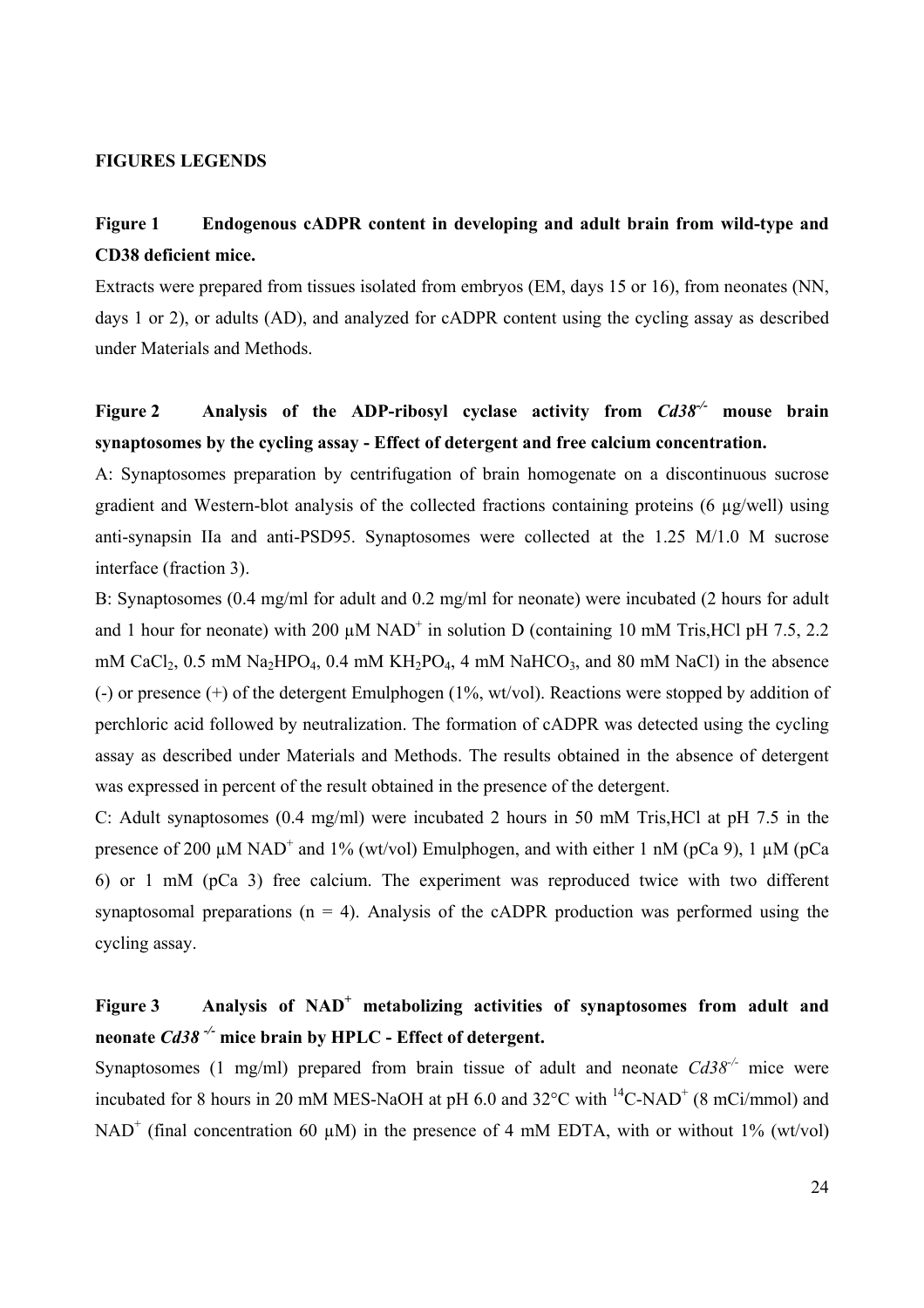Triton X-100 (TX). Reactions were stopped by addition of perchloric acid followed by neutralization. Products analysis was performed by HPLC using an on-line radioactivity detector as described under Materials and Methods.

- A : Products obtained with adult synaptosomes.
- B : Products obtained with detergent-treated adult synaptosomes.
- C : Products obtained with neonate synaptosomes.
- D : Products obtained with detergent-treated neonate synaptosomes.

### **Figure 4 Kinetics of the ADP-ribosyl cyclase activity of synaptosomes from adult and**  neonate  $Cd38<sup>-/-</sup>$  brains, measured using both HPLC (A) and the cycling assay (B).

A : synaptosomes (1 mg protein/ml) were incubated at 32 $^{\circ}$ C for the given times with <sup>14</sup>C-NAD<sup>+</sup> (8 mCi/mmol) and NAD<sup>+</sup> (final concentration 60  $\mu$ M), 4 mM EDTA, 1% (wt/vol) Triton X-100 in 20 mM MES-NaOH at pH 6.0.

B : synaptosomes (adult 0.4 mg/ml, neonate 0.2 mg/ml) were incubated for the given times with 200  $\mu$ M NAD<sup>+</sup> in solution D (see legend to Fig. 3) in the presence of 1% (wt/vol) Emulphogen.

### **Figure 5 Properties of the CD38-independent ADP-ribosyl cyclase : determination of the**   $a$ pparent  $K_m$  of  $NAD^+$  and of the inhibition constant of  $NGD^+$ .

A and B : adult brain synaptosomes (0.4 mg/ml) were incubated 15 or 30 minutes at 37°C in solution D (pH 7.5) with 1% (wt/vol) Emulphogen and varying  $NAD^+$  concentrations, in the absence ( $\Diamond$ ) or in the presence (x) of 100  $\mu$ M NGD<sup>+</sup>. Then, the cADPR formation was analysed by the cycling assay and reaction rates were estimated. B: secondary plot of the apparent  $K_m$  for NAD<sup>+</sup> versus NGD<sup>+</sup> concentration (with n=3 at 0 NGD<sup>+</sup>; n=1 at 100  $\mu$ M NGD<sup>+</sup>, n=2 at 300  $\mu$ M NGD<sup>+</sup>).

C and D: adult brain synaptosomes (1.1 mg of protein /ml) were incubated 2 or 4 hours at 37°C in the presence of <sup>14</sup>C-NAD<sup>+</sup> (4 mCi/mmol) and NAD<sup>+</sup> (60  $\mu$ M), 4 mM EDTA, 1% (wt/vol) Triton X-100 in 20 mM Tris, HCl at pH 7.0 either in the absence or in the presence of 1 mM NGD<sup>+</sup>. Product analysis was performed by HPLC.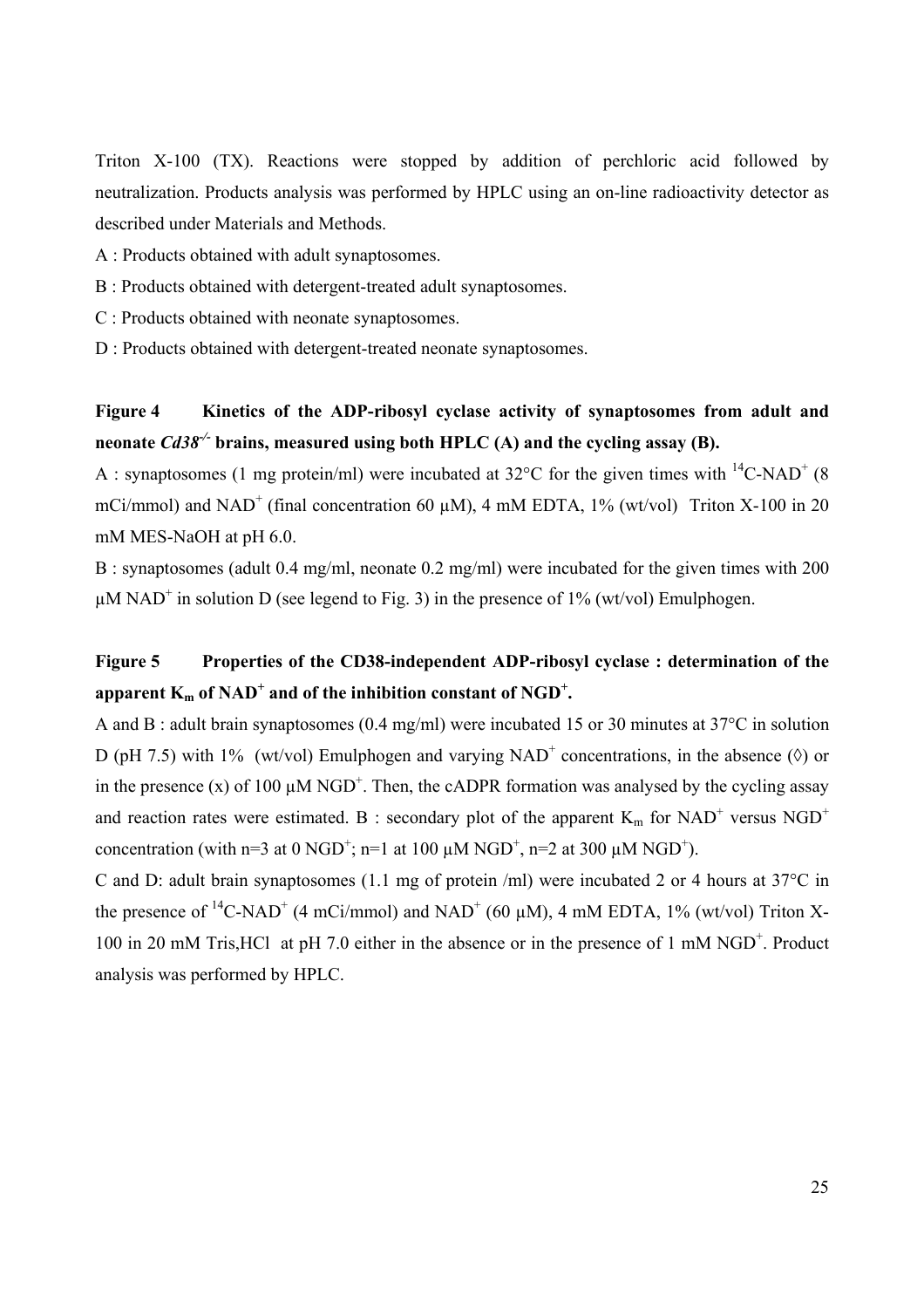## **Figure 6 Absence of cGDPR formation by the ADP-ribosyl cyclase from** *Cd38-/-* **brain synaptosomes.**

NGD<sup>+</sup> (100 μM) was added to 0.5 mg/ml neonate brain synaptosomes from *Cd38<sup>-/-</sup>* mouse incubated at 37°C in solution D. Formation of cGDPR was detected by fluorescence at 420 nm upon excitation at 300 nm. After 2 hours of incubation, *Aplysia* cyclase (0.3 µg/ml) was added to fully transform the residual  $\text{NGD}^+$  into cGDPR (control).

#### **Figure 7 pH effects on the CD38-independent synaptosomal ADP-ribosyl cyclase activity.**

A : adult brain synaptosomes (1 mg of protein /ml) were incubated 6h at 37°C or 7h at 32°C in the presence of <sup>14</sup>C-NAD<sup>+</sup> (4 mCi/mmol) and NAD<sup>+</sup> (60  $\mu$ M), 4 mM EDTA, 1% (wt/vol) Triton X-100 in 20 or 40 mM citrate-HCl (pH 4.0), MES-NaOH (pH 5.0 and 6.0), or Tris,HCl (pH 7.0 or 8.0). Products analysis was performed by HPLC.

B : synaptosomes (adult 0.4 mg/ml) were incubated for the given times with 60  $\mu$ M NAD<sup>+</sup> in solution D (see legend to Fig. 3) containing either 30 mM Tris,HCl (pH 7.5) or 80 mM MES-NaOH (pH 6.0) in the presence of 1% (wt/vol) Emulphogen. The cADPR formation was analysed by the cycling assay.

### **Figure 8 Effect of zinc ions on the ADP-ribosyl cyclase activity of synaptosomes from neonate and adult CD38-deficient mice.**

Synaptosomes (0.4 mg/ml for adult and 0.2 mg/ml for neonate) were incubated (2 hours for adult and 1 hour for neonate) with 200  $\mu$ M NAD<sup>+</sup> in solution D (see legend to Fig. 2) containing 1% (wt/vol) Emulphogen and varying concentrations of zinc-acetate. The cADPR formation was analysed using the cycling assay.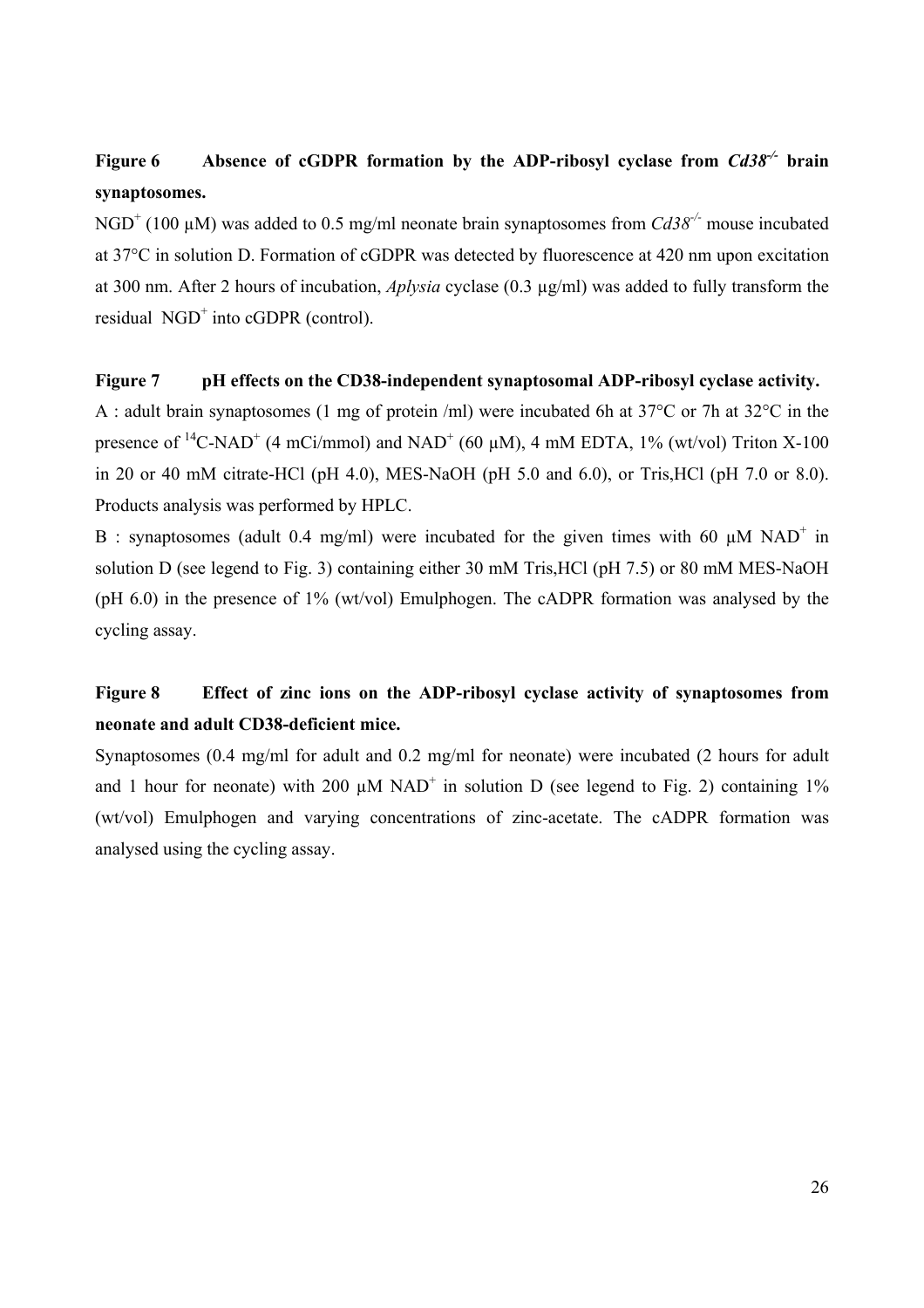# *Figure 1*

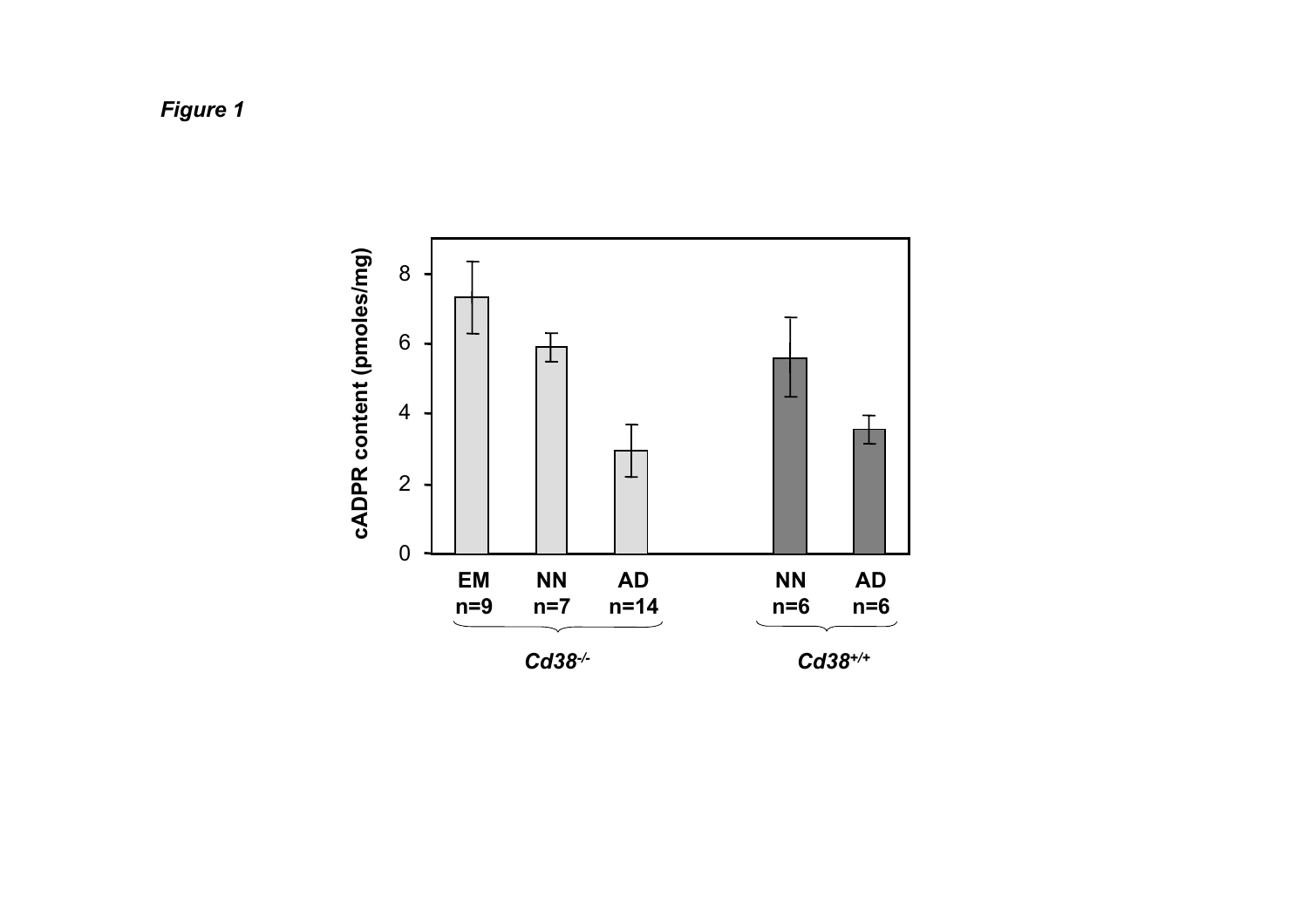

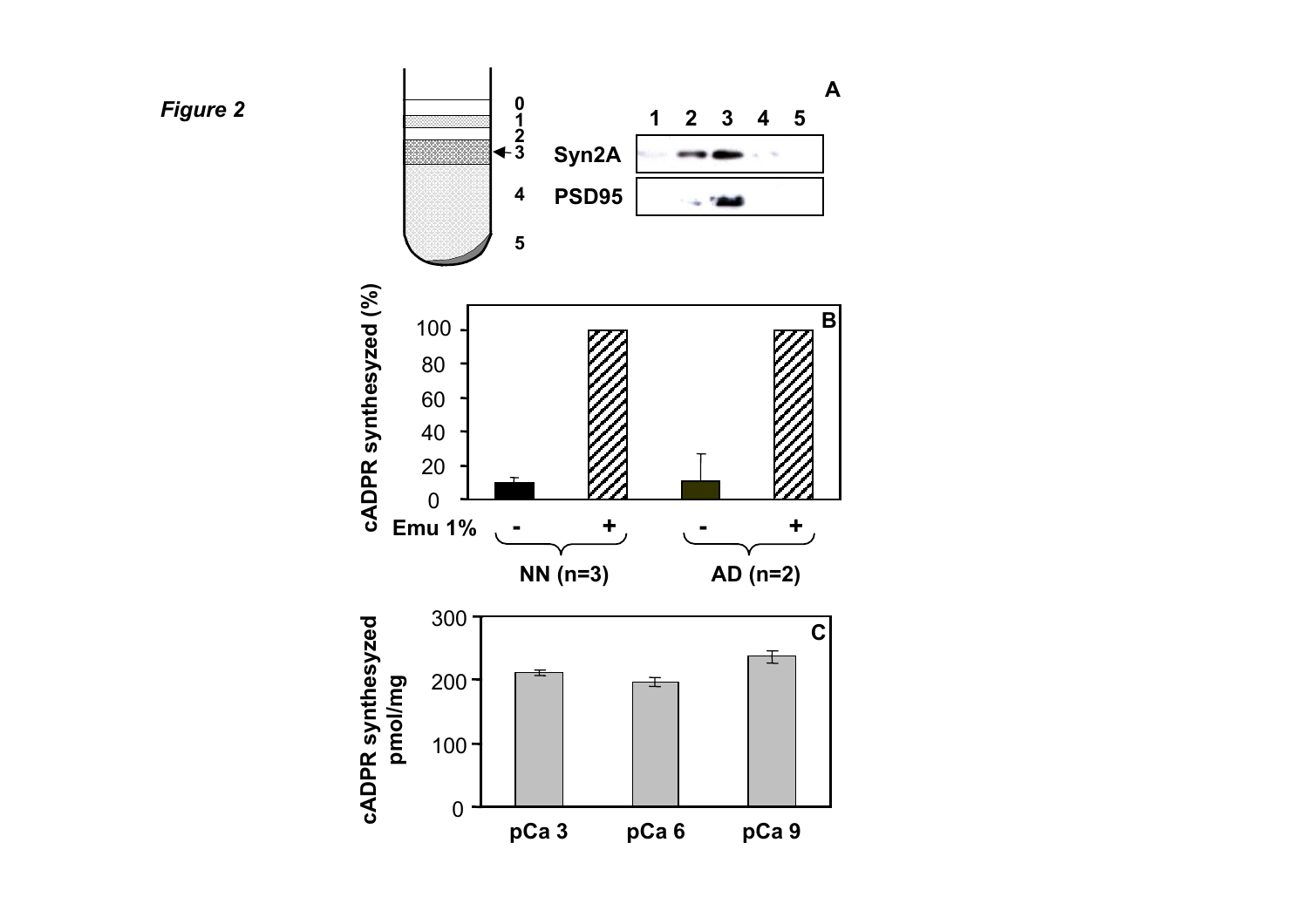*Figure 3*

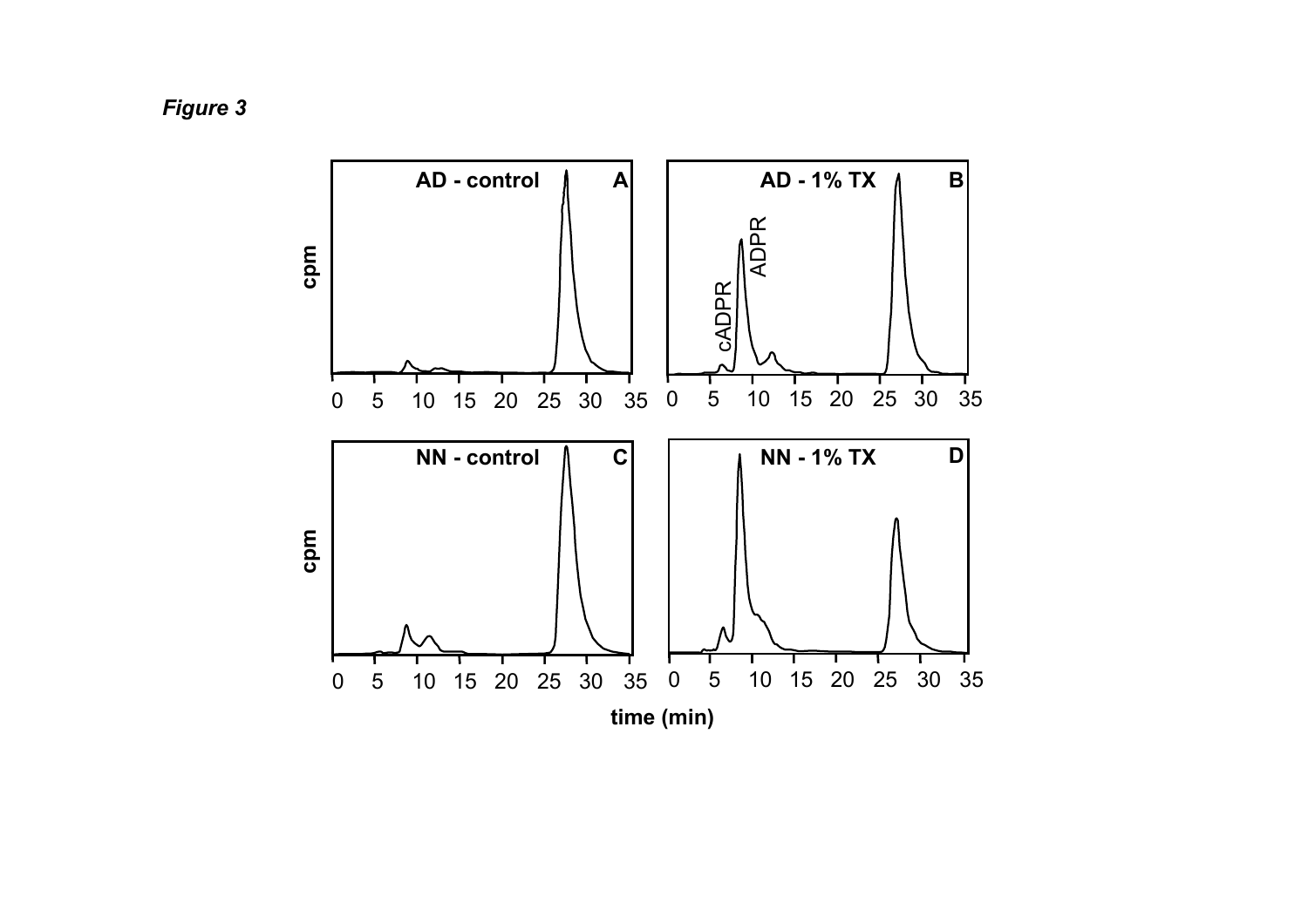

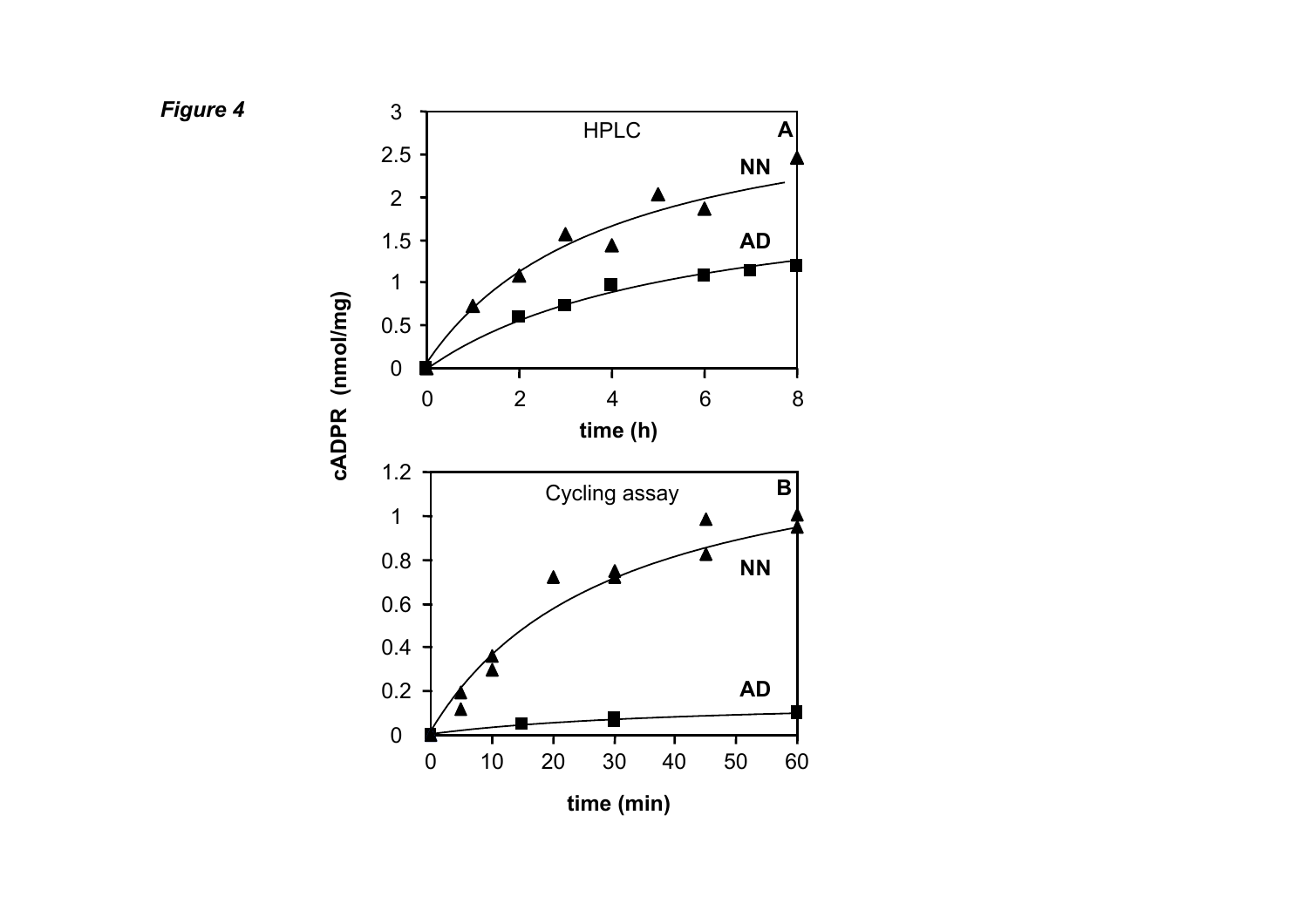*Figure 5*

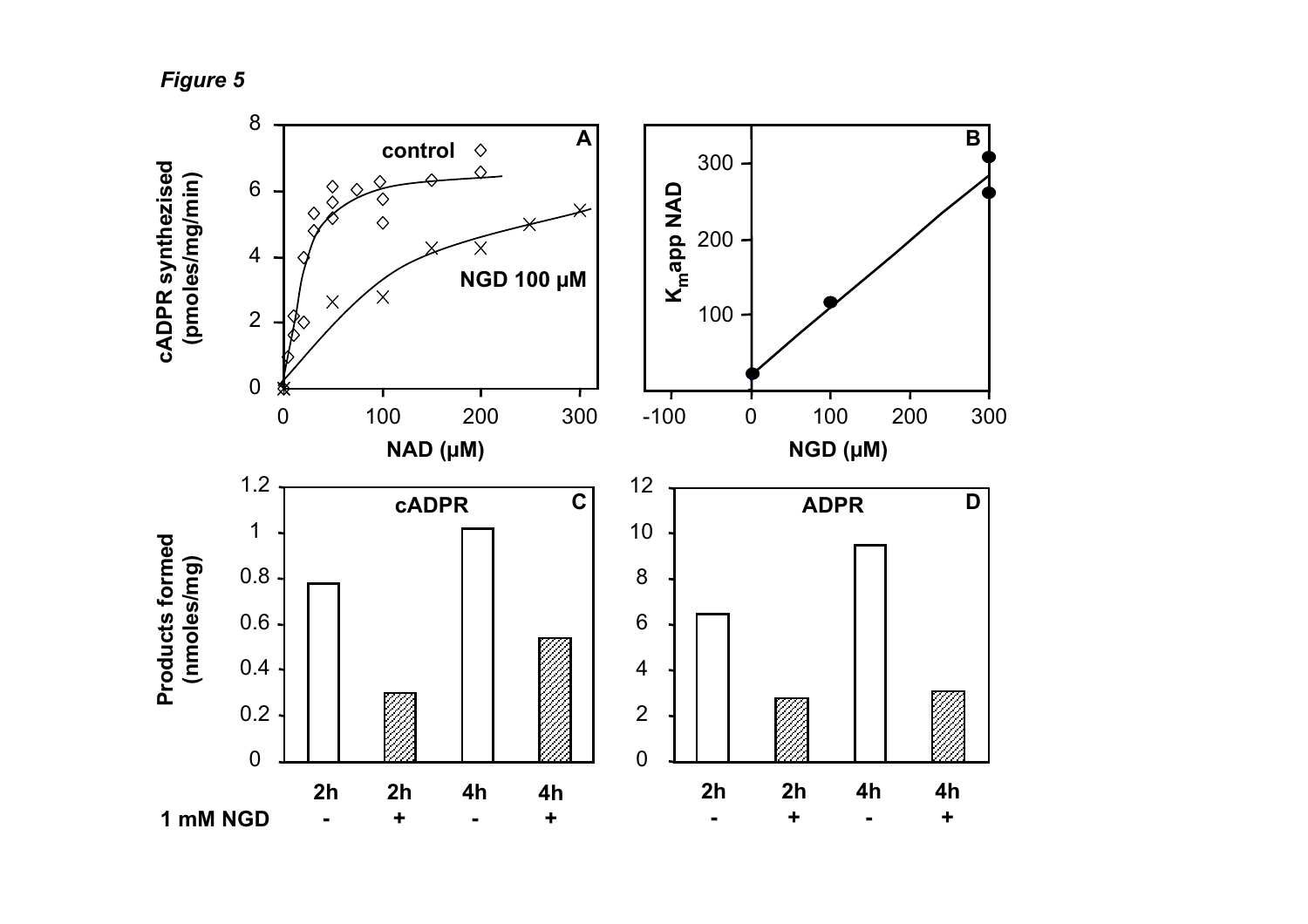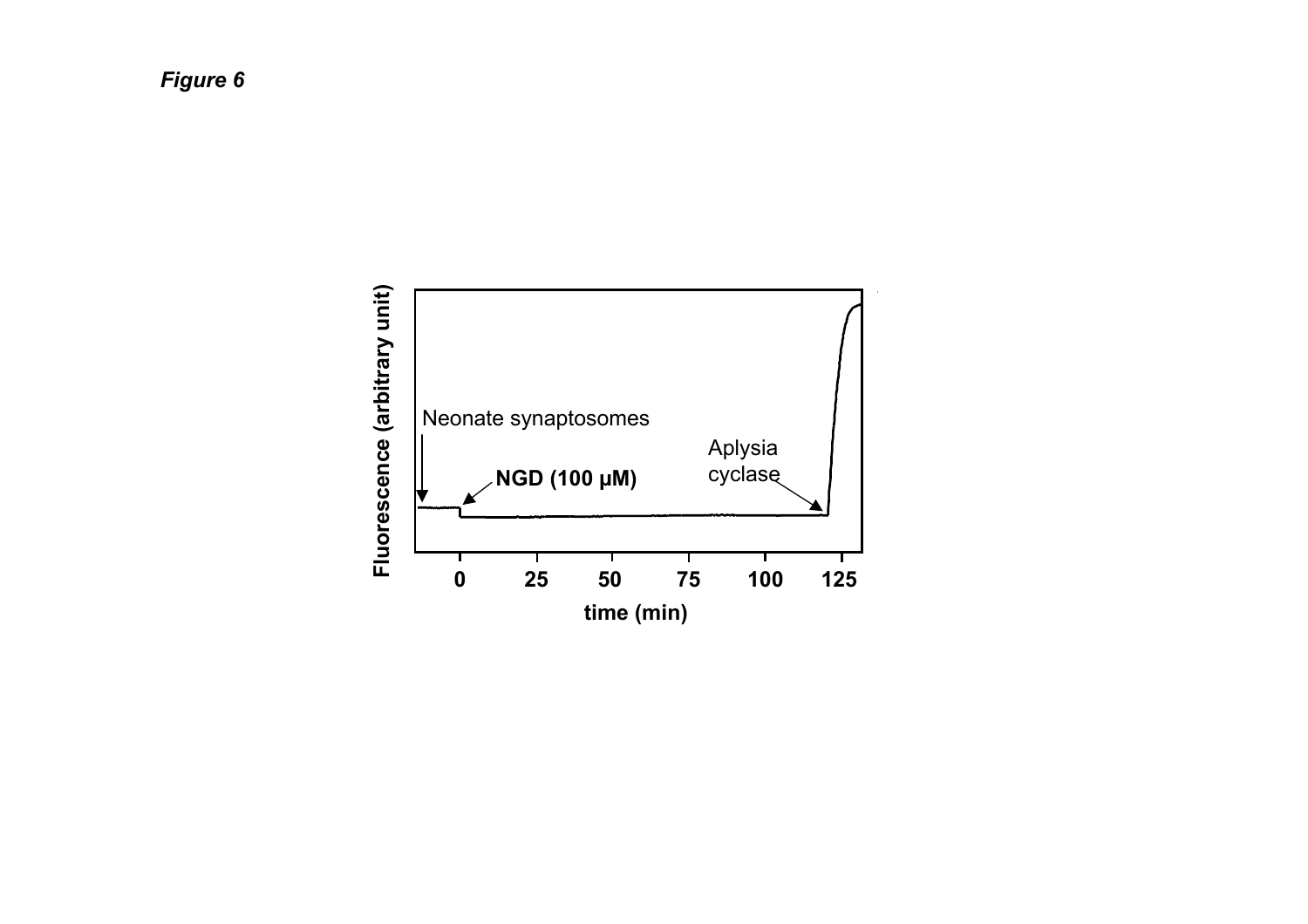*Figure 7*